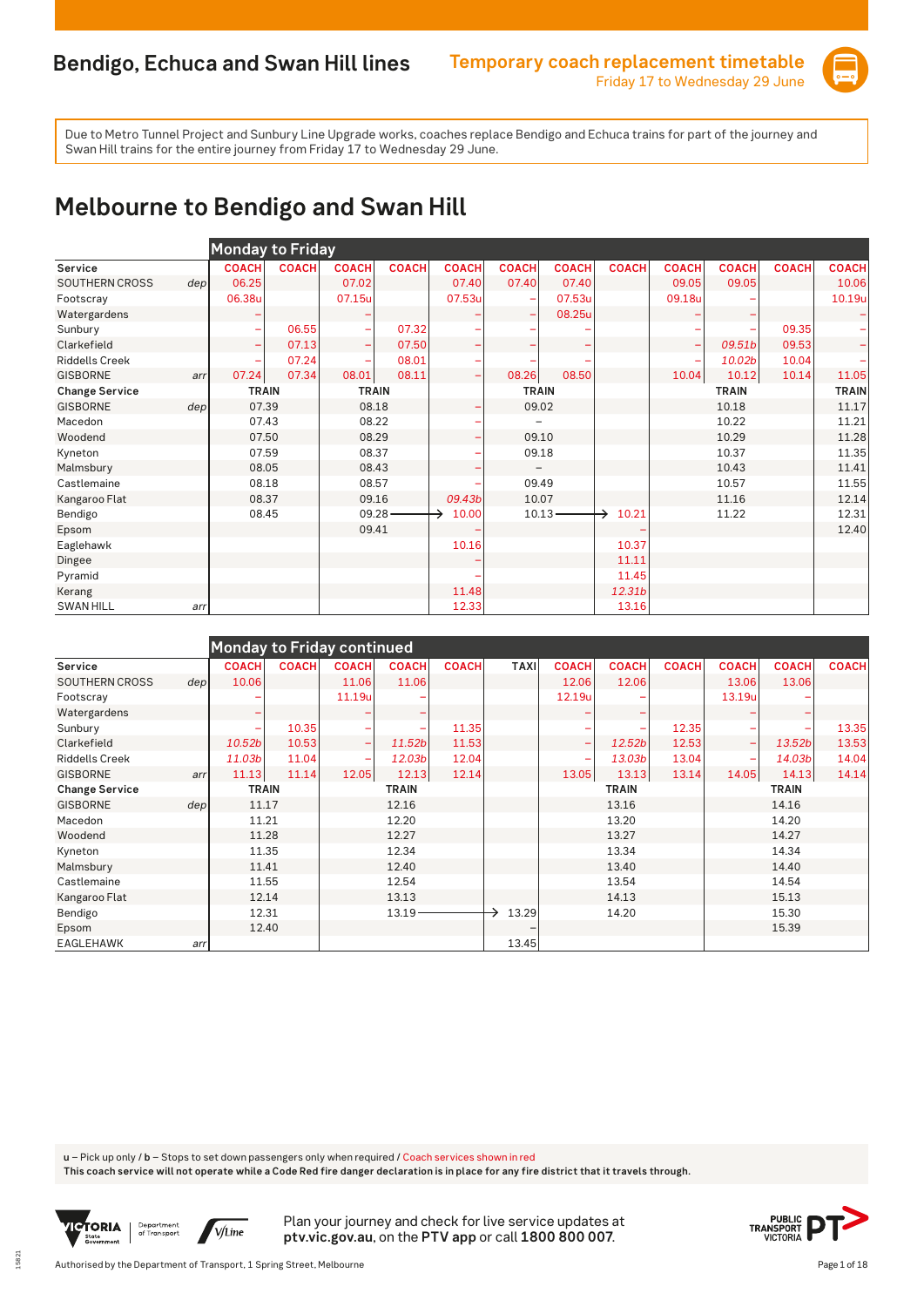

## **Melbourne to Bendigo and Echuca**

|                       |                  | <b>Monday to Friday continued</b> |                          |              |              |              |              |              |              |              |              |              |              |
|-----------------------|------------------|-----------------------------------|--------------------------|--------------|--------------|--------------|--------------|--------------|--------------|--------------|--------------|--------------|--------------|
| Service               |                  | <b>COACH</b>                      | <b>COACH</b>             | <b>COACH</b> | <b>COACH</b> | <b>COACH</b> | <b>COACH</b> | <b>COACH</b> | <b>COACH</b> | <b>COACH</b> | <b>COACH</b> | <b>COACH</b> | <b>COACH</b> |
| <b>SOUTHERN CROSS</b> | dep <sub>l</sub> | 14.06                             | 14.06                    | 14.06        |              | 15.06        | 15.06        | 15.06        |              |              | 16.06        | 16.06        | 16.06        |
| Footscray             |                  |                                   | 14.19u                   |              |              |              | 15.19u       |              |              |              |              | 16.19u       |              |
| Sunbury               |                  | ۰                                 |                          | -            | 14.35        |              |              | -            | 15.35        | 15.35        | -            |              | -            |
| Clarkefield           |                  |                                   | $\overline{\phantom{0}}$ | 14.52b       | 14.53        |              | ۰            | 15.52b       | 15.53        | 15.53        |              |              | 16.52b       |
| <b>Riddells Creek</b> |                  |                                   | $\overline{\phantom{0}}$ | 15.03b       | 15.04        |              |              | 16.03b       | 16.04        | 16.04        |              | -            | 17.03b       |
| <b>GISBORNE</b>       | arr              | 14.51                             | 15.05                    | 15.13        | 15.14        | 15.52        | 16.05        | 16.13        | 16.14        | 16.14        | 16.52        | 17.05        | 17.13        |
| <b>Change Service</b> |                  |                                   | <b>TRAIN</b>             |              |              |              | <b>TRAIN</b> |              |              |              |              | <b>TRAIN</b> |              |
| <b>GISBORNE</b>       | dep              |                                   | 15.16                    |              |              |              | 16.20        |              |              |              |              | 17.19        |              |
| Macedon               |                  |                                   | 15.20                    |              |              |              | 16.24        |              |              |              |              | 17.23        |              |
| Woodend               |                  |                                   | 15.27                    |              |              |              | 16.31        |              |              | 16.37        |              | 17.30        |              |
| Kyneton               |                  |                                   | 15.34                    |              |              |              | 16.38        |              |              |              |              | 17.38        |              |
| Malmsbury             |                  |                                   | 15.40                    |              |              |              | -            |              |              |              |              | 17.44        |              |
| Castlemaine           |                  |                                   | 15.54                    |              |              |              | 17.00        |              |              |              |              | 17.57        |              |
| Kangaroo Flat         |                  |                                   | 16.13                    |              |              |              | 17.18        |              |              |              |              | 18.16        |              |
| Bendigo               |                  |                                   | 16.20                    |              |              |              | 17.33        |              |              |              |              | 18.23        |              |
| Epsom                 |                  |                                   |                          |              |              |              | 17.41        |              |              |              |              |              |              |
| Goornong              |                  |                                   |                          |              |              |              | 17.54        |              |              |              |              |              |              |
| Elmore                |                  |                                   |                          |              |              |              | 18.08        |              |              |              |              |              |              |
| Rochester             |                  |                                   |                          |              |              |              | 18.23        |              |              |              |              |              |              |
| <b>ECHUCA</b>         | arr              |                                   |                          |              |              |              | 18.55        |              |              |              |              |              |              |

|                       |      | <b>Monday to Friday continued</b> |              |                          |              |              |       |             |              |                          |              |             |              |              |
|-----------------------|------|-----------------------------------|--------------|--------------------------|--------------|--------------|-------|-------------|--------------|--------------------------|--------------|-------------|--------------|--------------|
| Service               |      | <b>COACH</b>                      | <b>COACH</b> | <b>COACH</b>             | <b>COACH</b> | <b>COACH</b> |       | <b>TAXI</b> | <b>COACH</b> | <b>COACH</b>             | <b>COACH</b> | <b>TAXI</b> | <b>COACH</b> | <b>COACH</b> |
| <b>SOUTHERN CROSS</b> | depl |                                   | 16.29        | 16.29                    | 16.29        | 16.52        |       |             | 16.52        | 17.04                    |              |             | 17.04        | 17.04        |
| Footscray             |      |                                   |              | 16.42u                   |              |              |       |             | 17.05u       |                          |              |             | 17.17u       |              |
| Sunbury               |      | 16.35                             |              |                          |              |              |       |             |              | -                        | 17.22        |             |              |              |
| Clarkefield           |      | 16.53                             |              | $\overline{\phantom{0}}$ | 17.15b       |              |       |             |              |                          | 17.40        |             |              | 17.52b       |
| <b>Riddells Creek</b> |      | 17.04                             |              | $\overline{\phantom{0}}$ | 17.26b       | -            |       |             |              | -                        | 17.51        |             | -            | 18.03b       |
| <b>GISBORNE</b>       | arr  | 17.14                             | 17.15        | 17.28                    | 17.36        | 17.38        |       |             | 17.51        | 17.52                    | 18.01        |             | 18.03        | 18.13        |
| <b>Change Service</b> |      | <b>TRAIN</b>                      |              |                          | <b>TRAIN</b> |              |       |             |              | <b>TRAIN</b>             |              |             | <b>TRAIN</b> |              |
| <b>GISBORNE</b>       | dep  | 17.19                             |              |                          | 17.41        |              |       |             |              | 18.04                    |              |             | 18.24        |              |
| Macedon               |      | 17.23                             |              |                          | 17.45        |              |       |             |              | $\overline{\phantom{0}}$ |              |             | 18.28        |              |
| Woodend               |      | 17.30                             |              |                          | 17.52        |              |       |             |              | $\overline{\phantom{0}}$ |              |             | 18.35        |              |
| Kyneton               |      | 17.38                             |              |                          | 18.00        |              |       |             |              | $\overline{\phantom{0}}$ |              |             | 18.46        |              |
| Malmsbury             |      | 17.44                             |              |                          | 18.06        |              |       |             |              | -                        |              |             |              |              |
| Castlemaine           |      | 17.57                             |              |                          | 18.19        |              |       |             |              | 18.40                    |              |             |              |              |
| Kangaroo Flat         |      | 18.16                             |              |                          | 18.38        |              |       |             |              | 18.59                    |              |             |              |              |
| Bendigo               |      | 18.23                             |              |                          | $18.45 -$    |              | 18.55 |             |              | 19.10                    |              | 19.20       |              |              |
| Epsom                 |      |                                   |              |                          |              |              | 19.11 |             |              |                          |              |             |              |              |
| <b>EAGLEHAWK</b>      | arr  |                                   |              |                          |              |              |       |             |              |                          |              | 19.36       |              |              |

u – Pick up only / b – Stops to set down passengers only when required / Coach services shown in red / Sunbury College School school term only **This coach service will not operate while a Code Red fire danger declaration is in place for any fire district that it travels through.**



15821

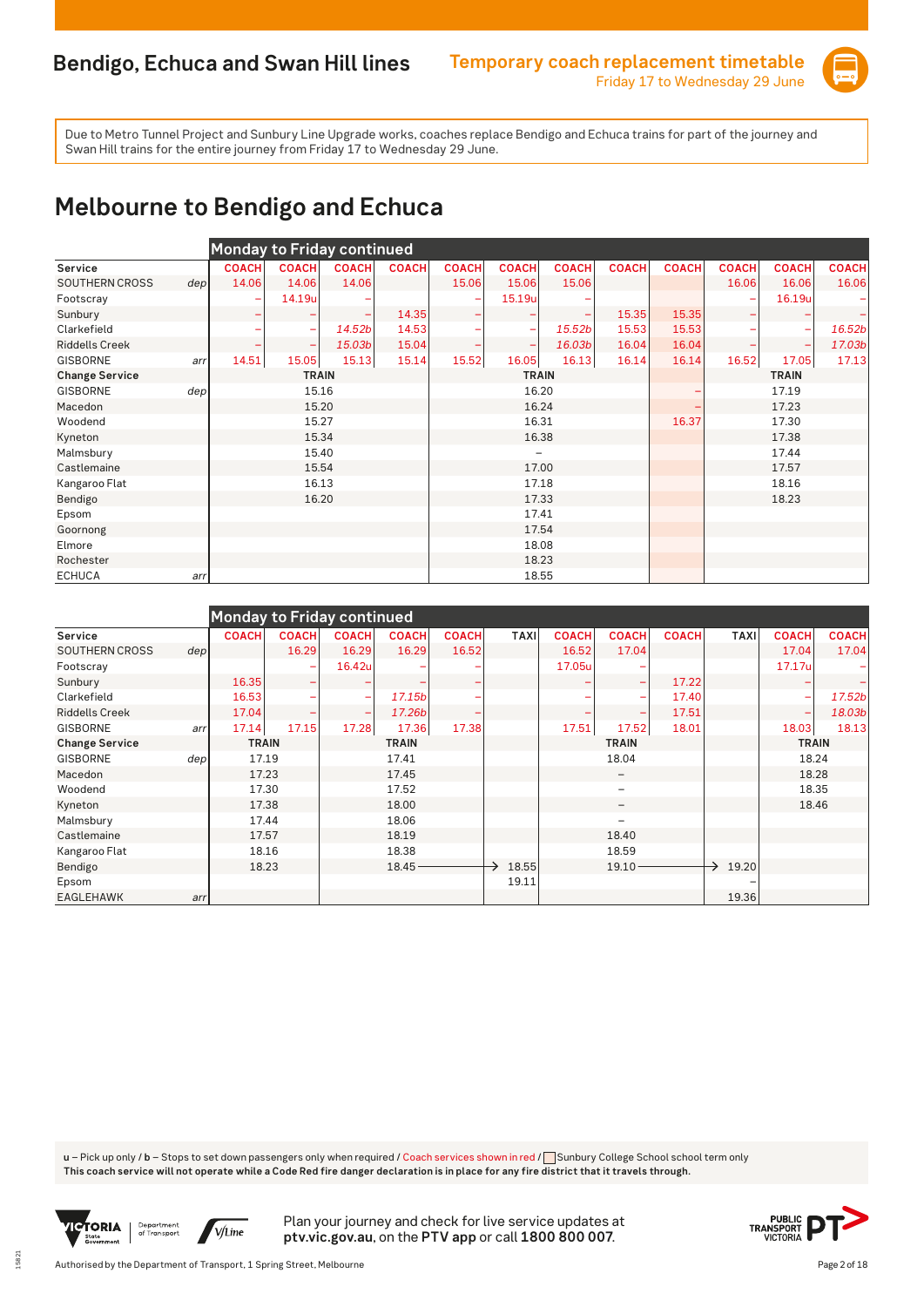

## **Melbourne to Bendigo and Swan Hill**

|                       |                  | Monday to Friday continued |              |                          |              |              |              |              |              |              |              |              |              |
|-----------------------|------------------|----------------------------|--------------|--------------------------|--------------|--------------|--------------|--------------|--------------|--------------|--------------|--------------|--------------|
| Service               |                  | <b>COACH</b>               | <b>COACH</b> | <b>COACH</b>             | <b>COACH</b> | <b>COACH</b> | <b>COACH</b> | <b>COACH</b> | <b>COACH</b> | <b>COACH</b> | <b>COACH</b> | <b>COACH</b> | <b>COACH</b> |
| <b>SOUTHERN CROSS</b> | dep              | 17.26                      | 17.26        | 17.49                    |              | 17.49        | 17.49        | 18.09        | 18.09        | 17.49        | 18.09        | 18.37        |              |
| Footscray             |                  |                            | 17.39u       |                          |              | 18.02u       |              |              | 18.22u       | 18.02u       | 18.22u       | 18.50u       |              |
| Watergardens          |                  |                            |              | $\overline{\phantom{0}}$ | 17.57        |              | 18.21        |              |              | 18.32u       | 18.54u       |              |              |
| Clarkefield           |                  |                            |              | ۰                        | 18.15        |              |              |              | -            | 19.13        |              |              |              |
| <b>Riddells Creek</b> |                  | ۰                          |              |                          | 18.26        |              |              |              | -            | 19.24        |              |              |              |
| <b>GISBORNE</b>       | arr              | 18.12                      | 18.25        | 18.35                    | 18.36        | 18.48        | 18.48        | 18.55        |              | 19.34        | 19.19        | 19.36        |              |
| <b>Change Service</b> |                  | <b>TRAIN</b>               |              | <b>TRAIN</b>             |              |              | <b>TRAIN</b> |              |              |              | <b>TRAIN</b> |              |              |
| <b>GISBORNE</b>       | dep <sub>l</sub> | 18.24                      |              | 18.39                    |              |              | 19.15        |              |              |              | 19.43        |              |              |
| Macedon               |                  | 18.28                      |              |                          |              |              | 19.19        |              |              |              |              |              |              |
| Woodend               |                  | 18.35                      |              | 18.47                    |              |              | 19.26        |              |              |              | 19.55        |              |              |
| Kyneton               |                  | 18.46                      |              | 18.56                    |              |              | 19.34        |              |              |              | 20.05        |              |              |
| Malmsbury             |                  |                            |              | $\overline{\phantom{0}}$ |              |              | 19.40        |              |              |              | 20.12        |              |              |
| Castlemaine           |                  |                            |              | 19.14                    |              |              | 19.53        |              |              |              | 20.32        |              |              |
| Kangaroo Flat         |                  |                            |              | 19.32                    |              |              | 20.21        |              | 20.12        |              | 20.55        |              |              |
| Bendigo               |                  |                            |              | 19.44                    |              |              | 20.19        |              | 20.50        |              | $21.01 -$    |              | 21.20        |
| Epsom                 |                  |                            |              | 19.53                    |              |              |              |              |              |              |              |              |              |
| Eaglehawk             |                  |                            |              |                          |              |              |              |              | 21.06        |              |              |              | 21.26        |
| Dingee                |                  |                            |              |                          |              |              |              |              |              |              |              |              | 22.00        |
| Pyramid               |                  |                            |              |                          |              |              |              |              |              |              |              |              | 22.34        |
| Kerang                |                  |                            |              |                          |              |              |              |              | 22.42        |              |              |              | 23.20b       |
| <b>SWAN HILL</b>      | arr              |                            |              |                          |              |              |              |              | 23.27        |              |              |              | 00.05        |

|                       |     | Monday to Friday continued |              |              |              |              |              |              |              | Fri 17, Mon-Fri 23 to 29 June |                    |              |                     |
|-----------------------|-----|----------------------------|--------------|--------------|--------------|--------------|--------------|--------------|--------------|-------------------------------|--------------------|--------------|---------------------|
| Service               |     | <b>COACH</b>               | <b>COACH</b> | <b>COACH</b> | <b>COACH</b> | <b>COACH</b> | <b>COACH</b> | <b>COACH</b> | <b>COACH</b> | <b>COACH</b>                  | <b>COACH</b>       | <b>COACH</b> | <b>COACH</b>        |
| <b>SOUTHERN CROSS</b> | dep | 18.37                      |              | 19.08        | 19.08        |              | 19.47        | 19.47        |              | 20.25                         | 20.25              |              | 21.07               |
| Footscray             |     |                            |              | 19.21u       |              |              | 20.00u       |              |              | 20.38u                        |                    |              | 21.20u              |
| Sunbury               |     | -                          | 19.15        | -            |              | 19.40        |              |              | 20.16        | -                             |                    | 20.54        |                     |
| Clarkefield           |     | 19.23 <sub>b</sub>         | 19.33        | ۰            | 19.54b       | 19.58        | ۰            | 20.33b       | 20.34        | ۰                             | 21.11b             | 21.12        |                     |
| <b>Riddells Creek</b> |     | 19.34b                     | 19.44        | ۰            | 20.05b       | 20.09        | -            | 20.44b       | 20.45        | ۰                             | 21.22 <sub>b</sub> | 21.23        |                     |
| <b>GISBORNE</b>       | arr | 19.44                      | 19.54        | 20.07        | 20.15        | 20.19        | 20.46        | 20.54        | 20.55        | 21.24                         | 21.32              | 21.33        | 22.06               |
| <b>Change Service</b> |     | <b>TRAIN</b>               |              |              | <b>TRAIN</b> |              |              | <b>TRAIN</b> |              |                               | <b>TRAIN</b>       |              | <b>TRAIN</b>        |
| <b>GISBORNE</b>       | dep | 19.58                      |              |              | 20.28        |              |              | 21.00        |              |                               | 21.37              |              | 22.25               |
| Macedon               |     | 20.02                      |              |              | 20.32        |              |              | 21.04        |              |                               | 21.41              |              | 22.29               |
| Woodend               |     | 20.08                      |              |              | 20.39        |              |              | 21.11        |              |                               | 21.48              |              | 22.36               |
| Kyneton               |     | 20.20                      |              |              | 20.46        |              |              | 21.18        |              |                               | 21.55              |              | 22.43               |
| Malmsbury             |     |                            |              |              | -            |              |              | 21.24        |              |                               | 22.01              |              | 22.49               |
| Castlemaine           |     |                            |              |              | 21.04        |              |              | 21.38        |              |                               | 22.16              |              | 23.04               |
| Kangaroo Flat         |     |                            |              |              | 21.24        |              |              | 21.56        |              |                               | 22.35              |              | 23.24               |
| Bendigo               |     |                            |              |              | 21.35        |              |              | 22.03        |              |                               | 22.44              |              | $23.28 \rightarrow$ |
| EPSOM                 | arr |                            |              |              |              |              |              |              |              |                               | 22.53              |              |                     |

**u** – Pick up only / **b** – Stops to set down passengers only when required / Coach services shown in red

**This coach service will not operate while a Code Red fire danger declaration is in place for any fire district that it travels through.**



15821

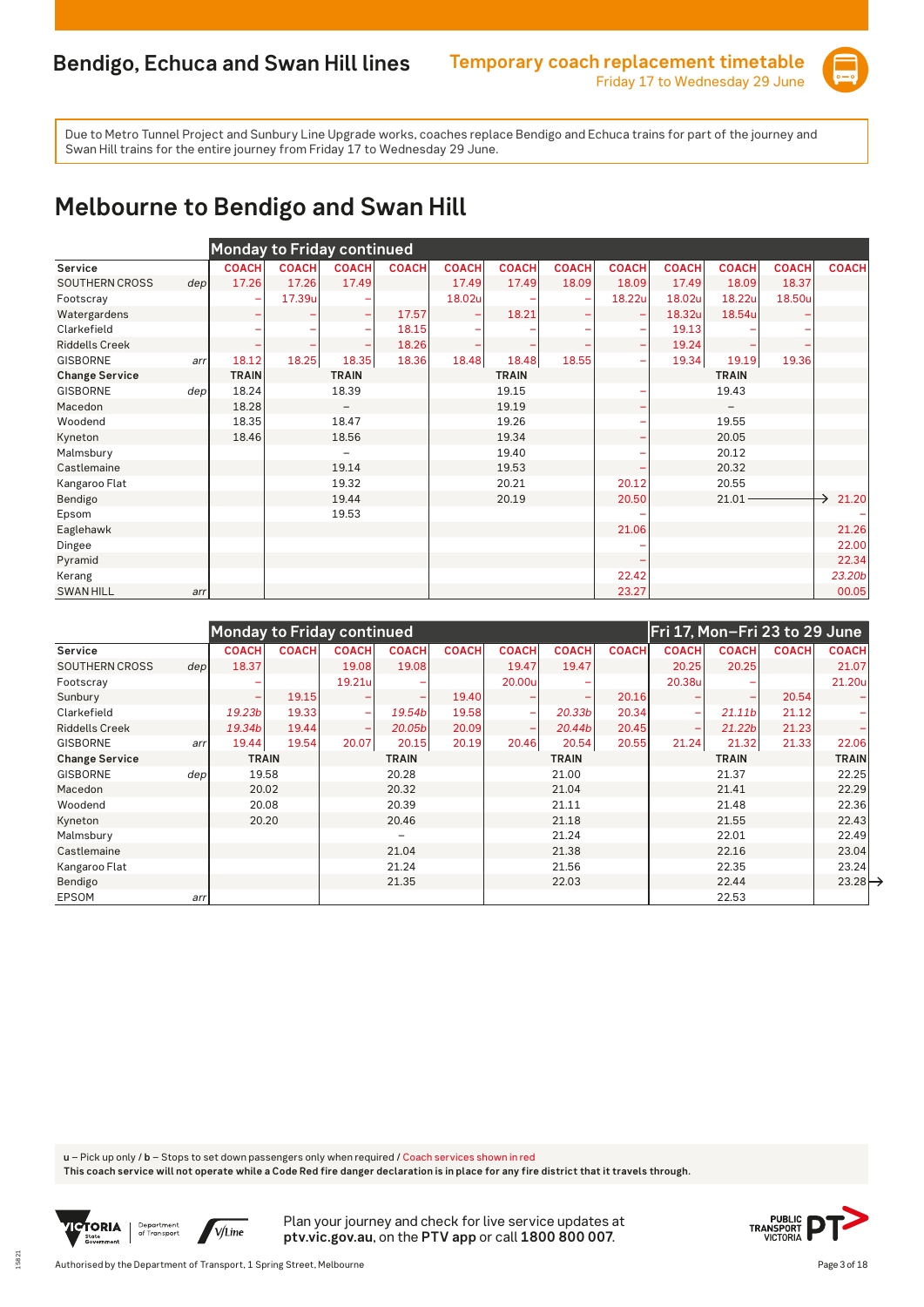

### **Melbourne to Bendigo**

|                       |     | Friday 17, Monday to Friday 23 to 29 June continued |                    |              |                          |                    |              |              |              |              |              |                    |              |
|-----------------------|-----|-----------------------------------------------------|--------------------|--------------|--------------------------|--------------------|--------------|--------------|--------------|--------------|--------------|--------------------|--------------|
| Service               |     | <b>TAXI</b>                                         | <b>COACH</b>       | <b>COACH</b> | <b>COACH</b>             | <b>COACH</b>       | <b>COACH</b> | <b>COACH</b> | <b>COACH</b> | <b>COACH</b> | <b>COACH</b> | <b>COACH</b>       | <b>COACH</b> |
| <b>SOUTHERN CROSS</b> | dep |                                                     | 21.07              |              | 21.57                    | 21.57              |              | 22.57        | 22.57        |              | 23.57        | 23.57              |              |
| Footscray             |     |                                                     |                    |              | 22.10u                   |                    |              | 23.10u       |              |              | 00.10u       |                    |              |
| Sunbury               |     |                                                     |                    | 21.36        |                          |                    | 22.26        |              |              | 23.26        |              |                    | 00.26        |
| Clarkefield           |     |                                                     | 21.53b             | 21.54        | $\overline{\phantom{0}}$ | 22.43 <sub>b</sub> | 22.44        | ۰            | 23.43b       | 23.44        | -            | 00.43 <sub>b</sub> | 00.44        |
| <b>Riddells Creek</b> |     |                                                     | 22.04 <sub>b</sub> | 22.05        |                          | 22.54b             | 22.55        | -            | 23.54b       | 23.55        | -            | 00.54b             | 00.55        |
| <b>GISBORNE</b>       | arr |                                                     | 22.14              | 22.15        | 22.56                    | 23.04              | 23.05        | 23.56        | 00.04        | 00.05        | 00.56        | 01.04              | 01.05        |
| <b>Change Service</b> |     |                                                     | <b>TRAIN</b>       |              |                          | <b>TRAIN</b>       |              |              | <b>TRAIN</b> |              |              | <b>TRAIN</b>       |              |
| <b>GISBORNE</b>       | dep |                                                     | 22.25              |              |                          | 23.08              |              |              | 00.15        |              |              | 01.15              |              |
| Macedon               |     |                                                     | 22.29              |              |                          | 23.12              |              |              | 00.19        |              |              | 01.19              |              |
| Woodend               |     |                                                     | 22.36              |              |                          | 23.19              |              |              | 00.26        |              |              | 01.26              |              |
| Kyneton               |     |                                                     | 22.43              |              |                          | 23.26              |              |              | 00.33        |              |              | 01.33              |              |
| Malmsbury             |     |                                                     | 22.49              |              |                          | 23.32              |              |              | 00.39        |              |              | 01.39              |              |
| Castlemaine           |     |                                                     | 23.04              |              |                          | 23.46              |              |              | 00.53        |              |              | 01.53              |              |
| Kangaroo Flat         |     |                                                     | 23.24              |              |                          | 00.04              |              |              | 01.11        |              |              | 02.11              |              |
| Bendigo               |     | 23.38                                               | 23.28              |              |                          | 00.11              |              |              | 01.18        |              |              | 02.18              |              |
| EPSOM                 | arr | 23.54                                               |                    |              |                          |                    |              |              |              |              |              |                    |              |

|                       | Monday 20 to Wednesday 22 June |              |                    |                          |                          |                    |                          |              |                          |                    |                          |              |
|-----------------------|--------------------------------|--------------|--------------------|--------------------------|--------------------------|--------------------|--------------------------|--------------|--------------------------|--------------------|--------------------------|--------------|
| <b>Service</b>        | <b>COACH</b>                   | <b>COACH</b> | <b>COACH</b>       | <b>COACH</b>             | <b>COACH</b>             | <b>COACH</b>       | <b>COACH</b>             | <b>COACH</b> | <b>COACH</b>             | <b>COACH</b>       | <b>COACH</b>             | <b>COACH</b> |
| SOUTHERN CROSS<br>dep | 20.25                          | 20.25        | 20.25              | 21.07                    | 21.07                    | 21.07              | 21.57                    | 21.57        | 22.57                    | 22.57              | 23.57                    | 23.57        |
| Footscray             | 20.38u                         | ۰            | 20.38u             | 21.20u                   | ۰                        | 21.20u             | 22.10u                   | 22.10u       | 23.10u                   | 23.10u             | 00.10u                   | 00.10u       |
| Sunbury               |                                | -            | 21.18              |                          | $\overline{\phantom{0}}$ | 22.00              | $\overline{\phantom{0}}$ | 22.50        |                          | 23.50              |                          | 00.50        |
| Clarkefield           |                                | ۰            | 21.36              |                          | $\overline{\phantom{a}}$ | 22.18              | ۰                        | 23.08        |                          | 00.08              |                          | 01.08        |
| <b>Riddells Creek</b> | ۰                              | -            | 21.47              |                          | $\overline{\phantom{0}}$ | 22.29              | -                        | 23.19        | -                        | 00.19              | -                        | 01.19        |
| Gisborne              |                                | ۰            | 21.57              |                          | ۰                        | 22.39              | -                        | 23.29        | $\overline{\phantom{a}}$ | 00.29              | $\overline{\phantom{0}}$ | 01.29        |
| Macedon               | ۰                              | ۰            | 22.06              |                          | -                        | 22.48              | $\overline{\phantom{a}}$ | 23.38        | $\overline{\phantom{a}}$ | 00.38              | $\overline{\phantom{0}}$ | 01.38        |
| Woodend               | ۰                              | 21.24        | 22.18b             | $\overline{\phantom{0}}$ | 22.06                    | 23.00b             | 22.56                    | 23.50b       | 23.56                    | 00.50b             | 00.56                    | 01.50b       |
| Kyneton               | ۰                              | 21.42        | 22.36b             | $\overline{\phantom{a}}$ | 22.24                    | 23.18b             | 23.14                    | 00.08b       | 00.14                    | 01.08 <sub>b</sub> | 01.14                    | 02.08b       |
| Malmsbury             |                                | 21.58        | 22.52 <sub>b</sub> | $\overline{\phantom{0}}$ | 22.40                    | 23.34b             | 23.30                    | 00.24b       | 00.30                    | 01.24b             | 01.30                    | 02.24b       |
| Castlemaine           | ۰                              | 22.27        | 23.21 <sub>b</sub> |                          | 23.09                    | 00.03b             | 23.59                    | 00.53b       | 00.59                    | 01.53b             | 01.59                    | 02.53b       |
| Kangaroo Flat         | 22.28                          | 22.59b       | 23.53 <sub>b</sub> | 23.10                    | 23.41b                   | 00.35 <sub>b</sub> | 00.31                    | 01.25b       | 01.31                    | 02.25b             | 02.31                    | 03.25b       |
| Bendigo               | 22.39                          | 23.10b       | 00.04b             | 23.21                    | 23.52 <sub>b</sub>       | 00.46 <sub>b</sub> | 00.42                    | 01.36        | 01.42                    | 02.36              | 02.42                    | 03.36        |
| Epsom                 | 22.55                          | 23.26        | 00.20              |                          |                          |                    |                          |              |                          |                    |                          |              |
| <b>EAGLEHAWK</b>      | arr                            |              |                    | 23.37                    | 00.08                    | 01.02              |                          |              |                          |                    |                          |              |

**u** – Pick up only / **b** – Stops to set down passengers only when required / Coach services shown in red

**This coach service will not operate while a Code Red fire danger declaration is in place for any fire district that it travels through.**



15821

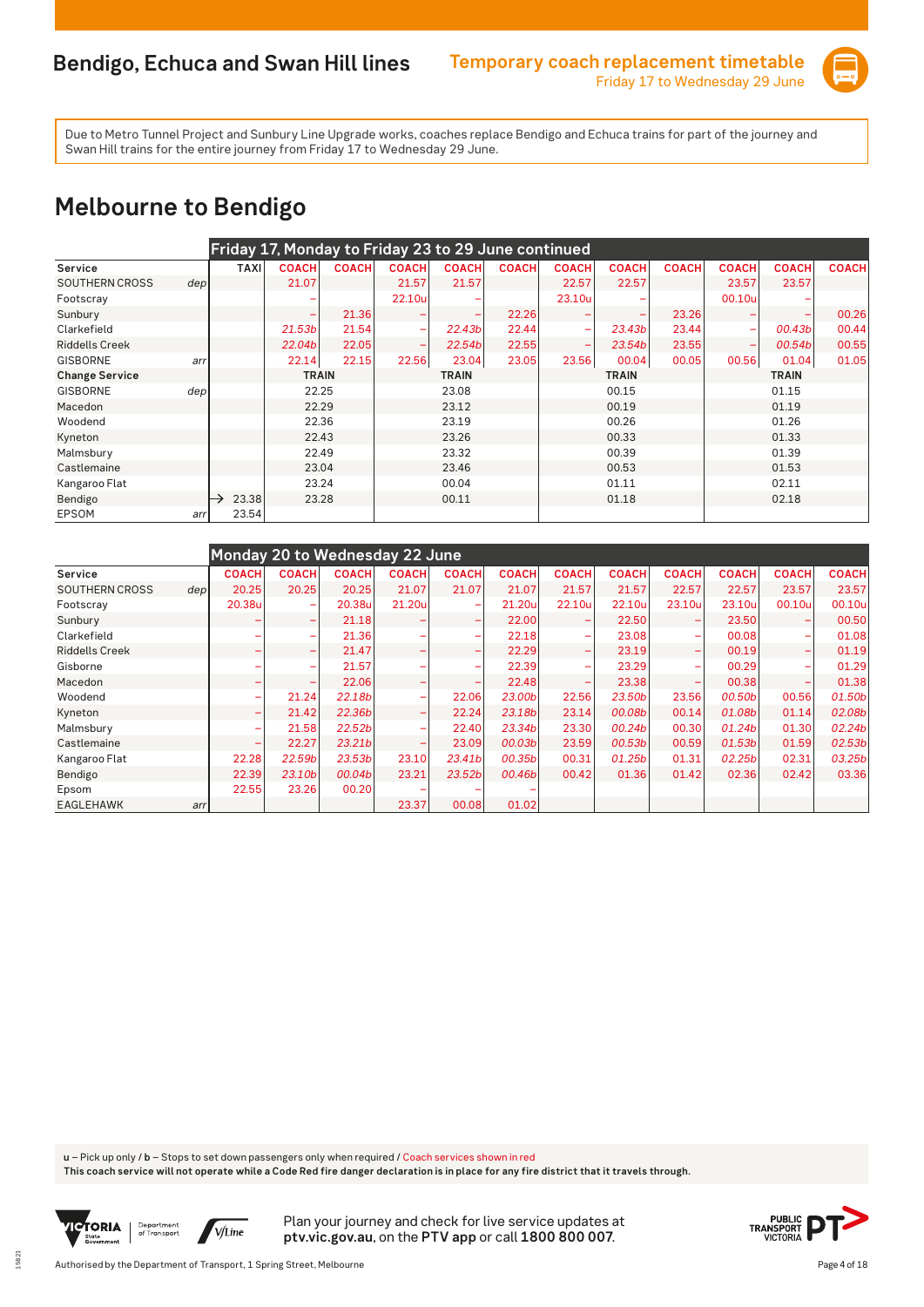

### **Melbourne to Bendigo, Echuca and Swan Hill**

|                       |     | Saturday 18 & 25 June |                          |              |                        |              |              |              |              |              |              |              |              |
|-----------------------|-----|-----------------------|--------------------------|--------------|------------------------|--------------|--------------|--------------|--------------|--------------|--------------|--------------|--------------|
| Service               |     | <b>COACH</b>          | <b>COACH</b>             | <b>COACH</b> | <b>COACH</b>           | <b>COACH</b> | <b>COACH</b> | <b>COACH</b> | <b>COACH</b> | <b>COACH</b> | <b>COACH</b> | <b>COACH</b> | <b>COACH</b> |
| SOUTHERN CROSS        | dep | 07.01                 | 07.40                    | 07.40        |                        | 09.05        | 09.05        | 09.05        |              | 10.06        | 10.06        | 10.06        |              |
| Footscray             |     | 07.12u                | 07.53u                   |              |                        | 09.18u       |              |              |              | 10.19u       |              |              |              |
| Watergardens          |     |                       |                          | 08.12u       |                        |              |              |              |              |              |              |              |              |
| Sunbury               |     | 07.50                 |                          |              |                        |              | 09.45        |              | 09.35        |              | 10.46        |              | 10.35        |
| Clarkefield           |     | 08.07                 |                          |              |                        |              |              | 09.51b       | 09.53        |              |              | 10.52b       | 10.53        |
| <b>Riddells Creek</b> |     | 08.17                 |                          |              |                        |              |              | 10.02b       | 10.04        |              | -            | 11.03b       | 11.04        |
| <b>GISBORNE</b>       | arr | 08.26                 | 08.39                    | 08.39        |                        | 10.04        | 10.05        | 10.12        | 10.14        | 11.05        | 11.06        | 11.13        | 11.14        |
| <b>Change Service</b> |     | <b>TRAIN</b>          | <b>TRAIN</b>             |              |                        |              | <b>TRAIN</b> |              |              |              | <b>TRAIN</b> |              |              |
| <b>GISBORNE</b>       | dep | 08.31                 | 09.10                    |              |                        |              | 10.34        |              |              |              | 11.33        |              |              |
| Macedon               |     | 08.35                 |                          |              |                        |              | 10.38        |              |              |              | 11.37        |              |              |
| Woodend               |     | 08.42                 | 09.18                    |              |                        |              | 10.45        |              |              |              | 11.44        |              |              |
| Kyneton               |     | 08.49                 | 09.26                    |              |                        |              | 10.54        |              |              |              | 11.51        |              |              |
| Malmsbury             |     | 08.55                 | $\overline{\phantom{a}}$ |              |                        |              | 11.00        |              |              |              | 11.57        |              |              |
| Castlemaine           |     | 09.09                 | 09.49                    |              |                        |              | 11.15        |              |              |              | 12.11        |              |              |
| Kangaroo Flat         |     | 09.28                 | 10.07                    |              |                        |              | 11.34        |              |              |              | 12.29        |              |              |
| Bendigo               |     | 09.37                 | $10.13 -$                |              | 10.23<br>$\rightarrow$ |              | 11.51        |              |              |              | 12.37        |              |              |
| Epsom                 |     |                       |                          |              |                        |              | 11.58        |              |              |              |              |              |              |
| Goornong              |     |                       |                          |              |                        |              | 12.11        |              |              |              |              |              |              |
| Elmore                |     |                       |                          |              |                        |              | 12.26        |              |              |              |              |              |              |
| Rochester             |     |                       |                          |              |                        |              | 12.40        |              |              |              |              |              |              |
| Echuca                |     |                       |                          |              |                        |              | 13.05        |              |              |              |              |              |              |
| Eaglehawk             |     |                       |                          |              | 10.39                  |              |              |              |              |              |              |              |              |
| Dingee                |     |                       |                          |              | 11.13                  |              |              |              |              |              |              |              |              |
| Pyramid               |     |                       |                          |              | 11.47                  |              |              |              |              |              |              |              |              |
| Kerang                |     |                       |                          |              | 12.33                  |              |              |              |              |              |              |              |              |
| <b>SWAN HILL</b>      | arr |                       |                          |              | 13.18                  |              |              |              |              |              |              |              |              |

|                       |                  | Saturday 18 & 25 June continued |              |                              |              |              |                          |                    |              |              |              |              |              |
|-----------------------|------------------|---------------------------------|--------------|------------------------------|--------------|--------------|--------------------------|--------------------|--------------|--------------|--------------|--------------|--------------|
| Service               |                  | <b>COACH</b>                    | <b>COACH</b> | <b>COACH</b>                 | <b>COACH</b> | <b>COACH</b> | <b>COACH</b>             | <b>COACH</b>       | <b>COACH</b> | <b>COACH</b> | <b>COACH</b> | <b>COACH</b> | <b>COACH</b> |
| SOUTHERN CROSS        | dep <sub>l</sub> | 11.06                           | 11.06        | 11.06                        |              | 12.06        | 12.06                    | 12.06              |              | 13.06        | 13.06        | 13.06        |              |
| Footscray             |                  | 11.19u                          |              |                              |              | 12.19u       |                          |                    |              | 13.19u       |              |              |              |
| Sunbury               |                  |                                 | 11.46        | $\qquad \qquad \blacksquare$ | 11.35        |              | 12.46                    | -                  | 12.35        | -            | 13.46        | ۳            | 13.35        |
| Clarkefield           |                  |                                 |              | 11.52b                       | 11.53        |              | $\overline{\phantom{0}}$ | 12.52 <sub>b</sub> | 12.53        |              | -            | 13.52b       | 13.53        |
| <b>Riddells Creek</b> |                  |                                 |              | 12.03 <sub>b</sub>           | 12.04        |              | $\overline{\phantom{0}}$ | 13.03 <sub>b</sub> | 13.04        |              | -            | 14.03b       | 14.04        |
| <b>GISBORNE</b>       | arr              | 12.05                           | 12.06        | 12.13                        | 12.14        | 13.05        | 13.06                    | 13.13              | 13.14        | 14.05        | 14.06        | 14.13        | 14.14        |
| <b>Change Service</b> |                  |                                 | <b>TRAIN</b> |                              |              |              | <b>TRAIN</b>             |                    |              |              | <b>TRAIN</b> |              |              |
| <b>GISBORNE</b>       | dep              |                                 | 12.33        |                              |              |              | 13.33                    |                    |              |              | 14.33        |              |              |
| Macedon               |                  |                                 | 12.37        |                              |              |              | 13.37                    |                    |              |              | 14.37        |              |              |
| Woodend               |                  |                                 | 12.44        |                              |              |              | 13.44                    |                    |              |              | 14.44        |              |              |
| Kyneton               |                  |                                 | 12.51        |                              |              |              | 13.51                    |                    |              |              | 14.51        |              |              |
| Malmsbury             |                  |                                 | 12.57        |                              |              |              | 13.57                    |                    |              |              | 14.57        |              |              |
| Castlemaine           |                  |                                 | 13.12        |                              |              |              | 14.12                    |                    |              |              | 15.12        |              |              |
| Kangaroo Flat         |                  |                                 | 13.31        |                              |              |              | 14.31                    |                    |              |              | 15.31        |              |              |
| <b>BENDIGO</b>        | arr              |                                 | 13.39        |                              |              |              | 14.39                    |                    |              |              | 15.39        |              |              |

**u** – Pick up only / **b** – Stops to set down passengers only when required / Coach services shown in red

**This coach service will not operate while a Code Red fire danger declaration is in place for any fire district that it travels through.**



15821

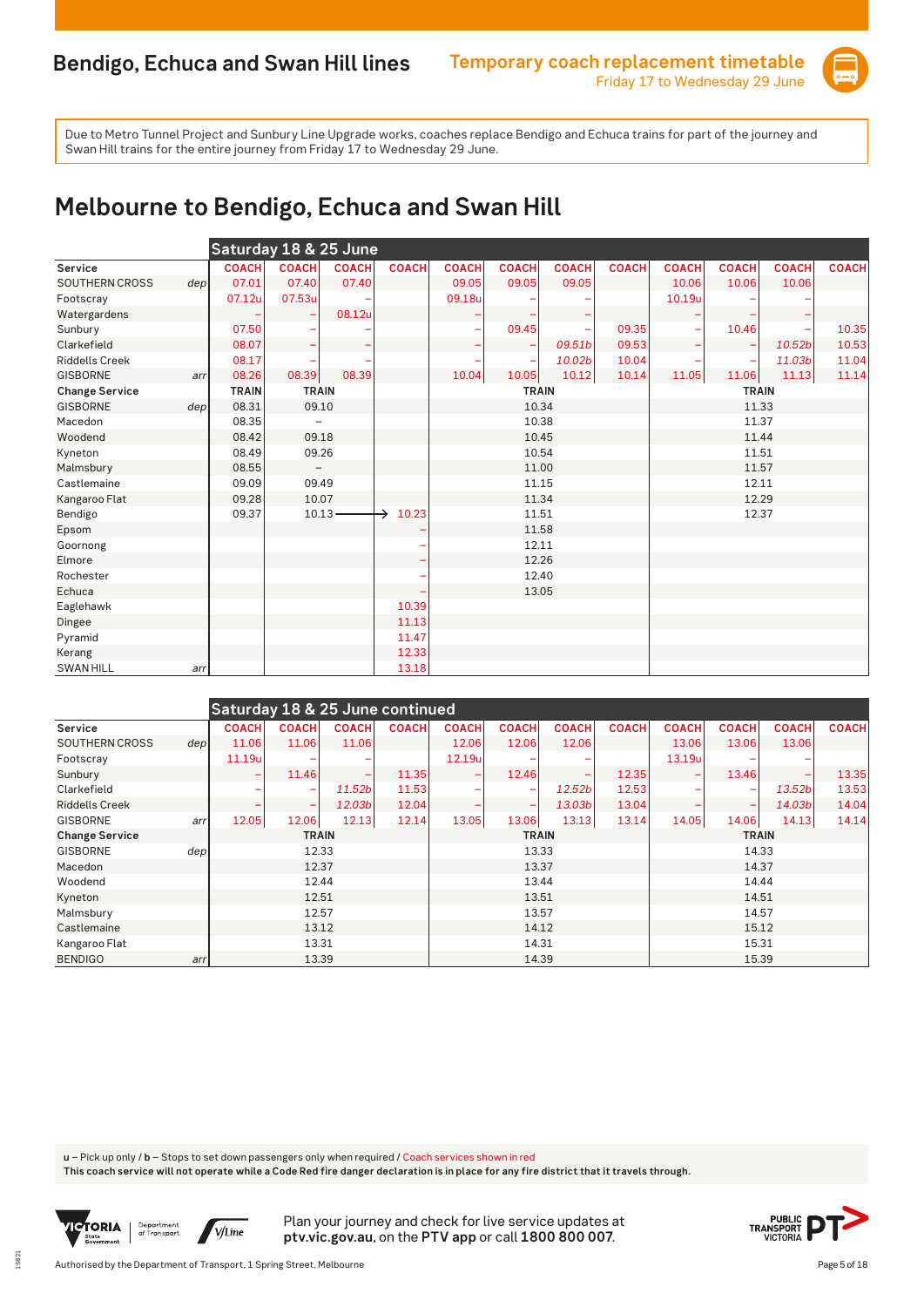

## **Melbourne to Bendigo and Echuca**

|                       |     | Saturday 18 & 25 June continued |              |                          |              |              |              |                          |                          |              |                          |              |              |
|-----------------------|-----|---------------------------------|--------------|--------------------------|--------------|--------------|--------------|--------------------------|--------------------------|--------------|--------------------------|--------------|--------------|
| Service               |     | <b>COACH</b>                    | <b>COACH</b> | <b>COACH</b>             | <b>COACH</b> | <b>COACH</b> | <b>COACH</b> | <b>COACH</b>             | <b>COACH</b>             | <b>COACH</b> | <b>COACH</b>             | <b>COACH</b> | <b>COACH</b> |
| <b>SOUTHERN CROSS</b> | dep | 14.06                           | 14.06        | 14.06                    |              | 15.06        | 15.06        | 15.06                    | 15.06                    |              | 16.06                    | 16.06        | 16.06        |
| Footscray             |     | 14.19u                          |              |                          |              |              | 15.19u       |                          |                          |              | -                        | 16.19u       |              |
| Sunbury               |     | ۰                               | 14.46        | $\overline{\phantom{0}}$ | 14.35        |              |              | 15.46                    | $\overline{\phantom{0}}$ | 15.35        | -                        |              | 16.46        |
| Clarkefield           |     | ۰                               | ۰            | 14.52b                   | 14.53        |              |              | $\overline{\phantom{0}}$ | 15.52b                   | 15.53        | $\overline{\phantom{0}}$ |              |              |
| <b>Riddells Creek</b> |     |                                 |              | 15.03b                   | 15.04        |              |              |                          | 16.03 <sub>b</sub>       | 16.04        | -                        |              |              |
| <b>GISBORNE</b>       | arr | 15.05                           | 15.06        | 15.13                    | 15.14        | 15.52        | 16.05        | 16.06                    | 16.13                    | 16.14        | 16.52                    | 17.05        | 17.06        |
| <b>Change Service</b> |     |                                 | <b>TRAIN</b> |                          |              |              |              | <b>TRAIN</b>             |                          |              |                          | <b>TRAIN</b> |              |
| <b>GISBORNE</b>       | dep |                                 | 15.33        |                          |              |              |              | 16.33                    |                          |              |                          | 17.33        |              |
| Macedon               |     |                                 | 15.37        |                          |              |              |              | 16.37                    |                          |              |                          | 17.37        |              |
| Woodend               |     |                                 | 15.44        |                          |              |              |              | 16.44                    |                          |              |                          | 17.44        |              |
| Kyneton               |     |                                 | 15.51        |                          |              |              |              | 16.51                    |                          |              |                          | 17.51        |              |
| Malmsbury             |     |                                 | 15.57        |                          |              |              |              | 16.57                    |                          |              |                          | 17.57        |              |
| Castlemaine           |     |                                 | 16.12        |                          |              |              |              | 17.12                    |                          |              |                          | 18.13        |              |
| Kangaroo Flat         |     |                                 | 16.31        |                          |              |              |              | 17.31                    |                          |              |                          | 18.33        |              |
| <b>BENDIGO</b>        | arr |                                 | 16.39        |                          |              |              |              | 17.39                    |                          |              |                          | 18.41        |              |

|                       |                  | Saturday 18 & 25 June continued |              |              |              |                          |              |              |              |              |              |              |              |
|-----------------------|------------------|---------------------------------|--------------|--------------|--------------|--------------------------|--------------|--------------|--------------|--------------|--------------|--------------|--------------|
| Service               |                  | <b>COACH</b>                    | <b>COACH</b> | <b>COACH</b> | <b>COACH</b> | <b>COACH</b>             | <b>COACH</b> | <b>COACH</b> | <b>COACH</b> | <b>COACH</b> | <b>COACH</b> | <b>COACH</b> | <b>COACH</b> |
| <b>SOUTHERN CROSS</b> | dep <sub>l</sub> | 16.06                           |              | 17.06        | 17.06        | 17.06                    | 17.06        |              | 18.06        | 18.06        | 18.06        | 18.06        |              |
| Footscray             |                  |                                 |              |              | 17.19u       |                          |              |              |              | 18.19u       |              |              |              |
| Sunbury               |                  | -                               | 16.35        | ۰            |              | 17.46                    | -            | 17.35        |              |              | 18.46        | -            | 18.35        |
| Clarkefield           |                  | 16.52b                          | 16.53        |              |              |                          | 17.52b       | 17.53        |              |              |              | 18.52b       | 18.53        |
| <b>Riddells Creek</b> |                  | 17.03b                          | 17.04        |              |              | $\overline{\phantom{0}}$ | 18.03b       | 18.04        |              |              |              | 19.03b       | 19.04        |
| <b>GISBORNE</b>       | arr              | 17.13                           | 17.14        | 17.52        | 18.05        | 18.06                    | 18.13        | 18.14        | 18.52        | 19.19        | 19.06        | 19.13        | 19.14        |
| <b>Change Service</b> |                  | <b>TRAIN</b>                    |              |              |              | <b>TRAIN</b>             |              |              |              |              | <b>TRAIN</b> |              |              |
| <b>GISBORNE</b>       | dep <sub>l</sub> | 17.33                           |              |              | 18.31        |                          |              |              |              |              | 19.27        |              |              |
| Macedon               |                  | 17.37                           |              | 18.35        |              |                          |              |              |              |              | 19.31        |              |              |
| Woodend               |                  | 17.44                           |              |              |              | 18.42                    |              |              |              |              | 19.38        |              |              |
| Kyneton               |                  | 17.51                           |              |              |              | 18.49                    |              |              |              |              | 19.45        |              |              |
| Malmsbury             |                  | 17.57                           |              |              |              | 18.55                    |              |              |              |              | 19.51        |              |              |
| Castlemaine           |                  | 18.13                           |              |              |              | 19.10                    |              |              |              |              | 20.05        |              |              |
| Kangaroo Flat         |                  | 18.33                           |              |              |              | 19.29                    |              |              |              |              | 20.25        |              |              |
| Bendigo               |                  | 18.41                           |              |              |              | 19.36                    |              |              |              |              | 20.36        |              |              |
| Epsom                 |                  |                                 |              |              |              |                          |              |              |              |              | 20.44        |              |              |
| Goornong              |                  |                                 |              |              |              |                          |              |              |              |              | 20.58        |              |              |
| Elmore                |                  |                                 |              |              |              |                          |              |              |              |              | 21.12        |              |              |
| Rochester             |                  |                                 |              | 21.26        |              |                          |              |              |              |              |              |              |              |
| <b>ECHUCA</b>         | arr              |                                 |              |              |              |                          |              |              |              |              | 21.58        |              |              |

**u** – Pick up only / **b** – Stops to set down passengers only when required / Coach services shown in red

**This coach service will not operate while a Code Red fire danger declaration is in place for any fire district that it travels through.**



15821

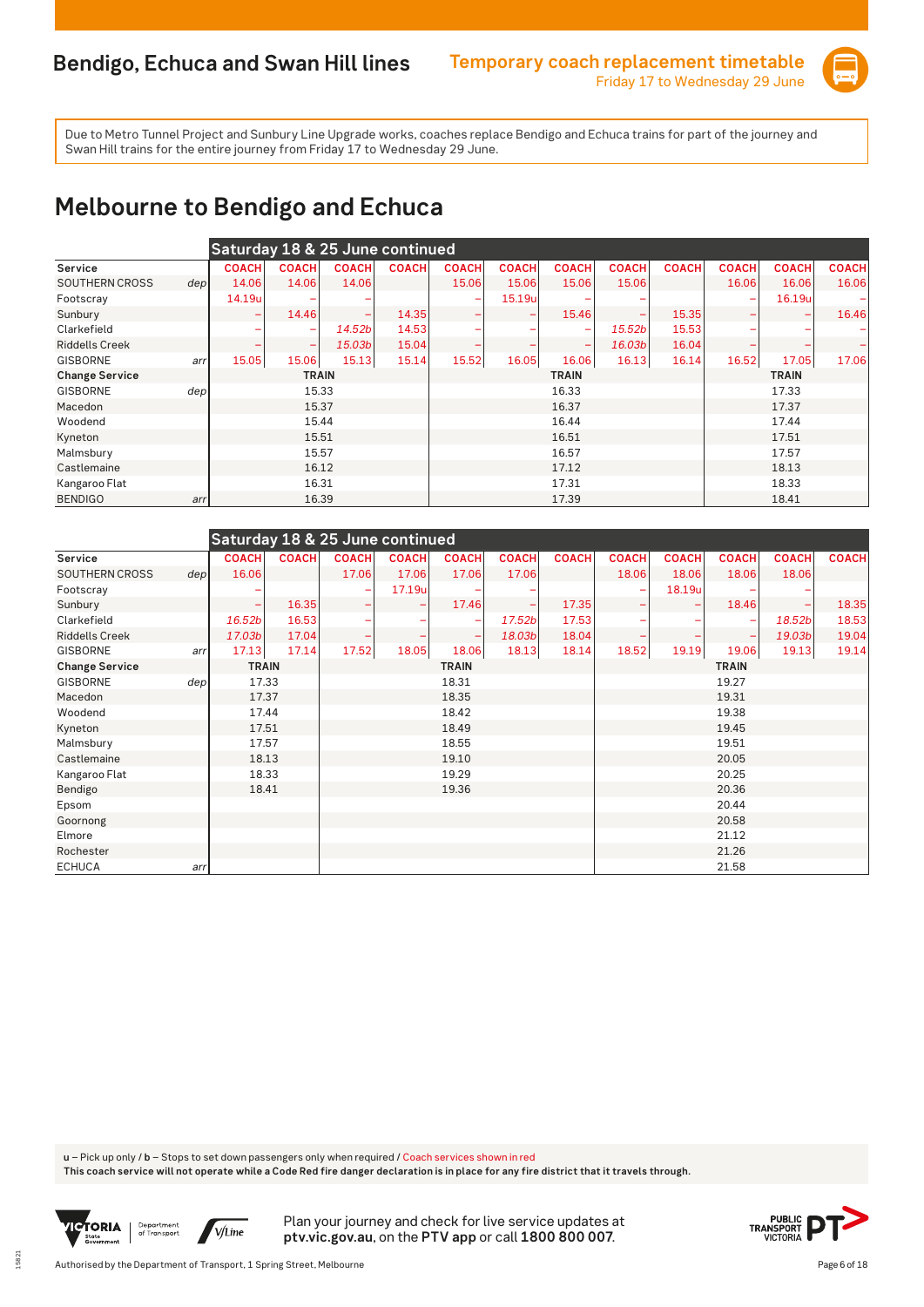

## **Melbourne to Bendigo and Swan Hill**

|                       |     |                          | Saturday 18 & 25 June continued |              |              |              |              |                    |              |              |              |              |              |
|-----------------------|-----|--------------------------|---------------------------------|--------------|--------------|--------------|--------------|--------------------|--------------|--------------|--------------|--------------|--------------|
| Service               |     | <b>COACH</b>             | <b>COACH</b>                    | <b>COACH</b> | <b>COACH</b> | <b>COACH</b> | <b>COACH</b> | <b>COACH</b>       | <b>COACH</b> | <b>COACH</b> | <b>COACH</b> | <b>COACH</b> | <b>COACH</b> |
| <b>SOUTHERN CROSS</b> | dep | 18.43                    | 18.43                           | 18.43        |              | 19.37        | 19.37        | 19.37              |              |              | 20.37        | 20.37        |              |
| Footscray             |     | 18.56u                   | 18.56u                          |              |              | 19.50u       |              |                    |              |              |              | 20.50u       |              |
| Watergardens          |     |                          |                                 | 19.15u       |              |              |              |                    |              |              |              |              |              |
| Sunbury               |     |                          |                                 |              |              |              | 20.17        |                    | 20.07        | 21.07        |              | 21.30        | 22.07        |
| Clarkefield           |     | Ξ                        |                                 |              |              |              |              | 20.23 <sub>b</sub> | 20.25        | 21.25        | 21.23b       |              | 22.25        |
| <b>Riddells Creek</b> |     |                          |                                 |              |              |              |              | 20.34b             | 20.36        | 21.36        | 21.34b       |              | 22.36        |
| <b>GISBORNE</b>       | arr | ۳                        | 19.42                           | 19.42        |              | 20.36        | 20.37        | 20.44              | 20.46        | 21.46        | 21.44        | 21.50        | 22.46        |
| <b>Change Service</b> |     |                          | <b>TRAIN</b>                    |              |              |              | <b>TRAIN</b> |                    |              |              | <b>TRAIN</b> |              | <b>TRAIN</b> |
| <b>GISBORNE</b>       | dep | ۰                        | 19.57                           |              |              |              | 20.56        |                    |              |              | 22.05        |              | 23.00        |
| Macedon               |     |                          |                                 |              |              |              | 21.00        |                    |              |              | 22.09        |              | 23.04        |
| Woodend               |     | ÷                        | 20.09                           |              |              |              | 21.07        |                    |              |              | 22.16        |              | 23.11        |
| Kyneton               |     | ۰                        | 20.18                           |              |              |              | 21.14        |                    |              |              | 22.27        |              | 23.18        |
| Malmsbury             |     | $\overline{\phantom{0}}$ | 20.26                           |              |              |              | 21.21        |                    |              |              | 22.33        |              | 23.24        |
| Castlemaine           |     |                          | 20.42                           |              |              |              | 21.37        |                    |              |              | 22.47        |              | 23.38        |
| Kangaroo Flat         |     | 20.46                    | 21.05                           |              |              |              | 22.01        |                    |              |              | 23.05        |              | 23.56        |
| Bendigo               |     | $20.57 \rightarrow$      | $21.11 -$                       |              | 21.21        |              | 22.09        |                    |              |              | 23.13        |              | 00.04        |
| Eaglehawk             |     | 21.13                    |                                 |              | 21.37        |              |              |                    |              |              |              |              |              |
| Dingee                |     |                          |                                 |              | 22.11        |              |              |                    |              |              |              |              |              |
| Pyramid               |     | ۰                        |                                 |              | 22.45        |              |              |                    |              |              |              |              |              |
| Kerang                |     | 22.49                    |                                 |              | 23.31b       |              |              |                    |              |              |              |              |              |
| <b>SWAN HILL</b>      | arr | 23.34                    |                                 |              | 00.16        |              |              |                    |              |              |              |              |              |

|                       |     | Saturday 18 & 25 June continued |              |              |                    |              |              |              |              |
|-----------------------|-----|---------------------------------|--------------|--------------|--------------------|--------------|--------------|--------------|--------------|
| Service               |     | <b>COACH</b>                    | <b>COACH</b> | <b>COACH</b> | <b>COACH</b>       | <b>COACH</b> | <b>COACH</b> | <b>COACH</b> | <b>COACH</b> |
| SOUTHERN CROSS        | dep | 21.37                           | 21.37        |              | 22.37              | 22.37        |              | 23.55        | 23.55        |
| Footscray             |     |                                 | 21.50u       |              |                    | 22.50u       |              |              | 00.08u       |
| Sunbury               |     |                                 | 22.30        | 23.07        |                    | 23.30        | 00.25        |              | 00.48        |
| Clarkefield           |     | 22.23 <sub>b</sub>              |              | 23.25        | 23.23 <sub>b</sub> |              | 00.43        | 00.41b       |              |
| <b>Riddells Creek</b> |     | 22.34 <sub>b</sub>              | -            | 23.36        | 23.34b             |              | 00.54        | 00.52b       |              |
| <b>GISBORNE</b>       | arr | 22.44                           | 22.50        | 23.46        | 23.44              | 23.50        | 01.04        | 01.02        | 01.08        |
| <b>Change Service</b> |     | <b>TRAIN</b>                    |              |              | <b>TRAIN</b>       |              |              | <b>TRAIN</b> |              |
| <b>GISBORNE</b>       | dep | 23.00                           |              |              | 00.04              |              |              | 01.15        |              |
| Macedon               |     | 23.04                           |              |              | 00.08              |              |              | 01.19        |              |
| Woodend               |     | 23.11                           |              |              | 00.15              |              |              | 01.26        |              |
| Kyneton               |     | 23.18                           |              |              | 00.22              |              |              | 01.33        |              |
| Malmsbury             |     | 23.24                           |              |              | 00.28              |              |              | 01.39        |              |
| Castlemaine           |     | 23.38                           |              |              | 00.42              |              |              | 01.53        |              |
| Kangaroo Flat         |     | 23.56                           |              |              | 01.00              |              |              | 02.11        |              |
| <b>BENDIGO</b>        | arr | 00.04                           |              |              | 01.08              |              |              | 02.19        |              |

**u** – Pick up only / **b** – Stops to set down passengers only when required / Coach services shown in red

**This coach service will not operate while a Code Red fire danger declaration is in place for any fire district that it travels through.**



15821

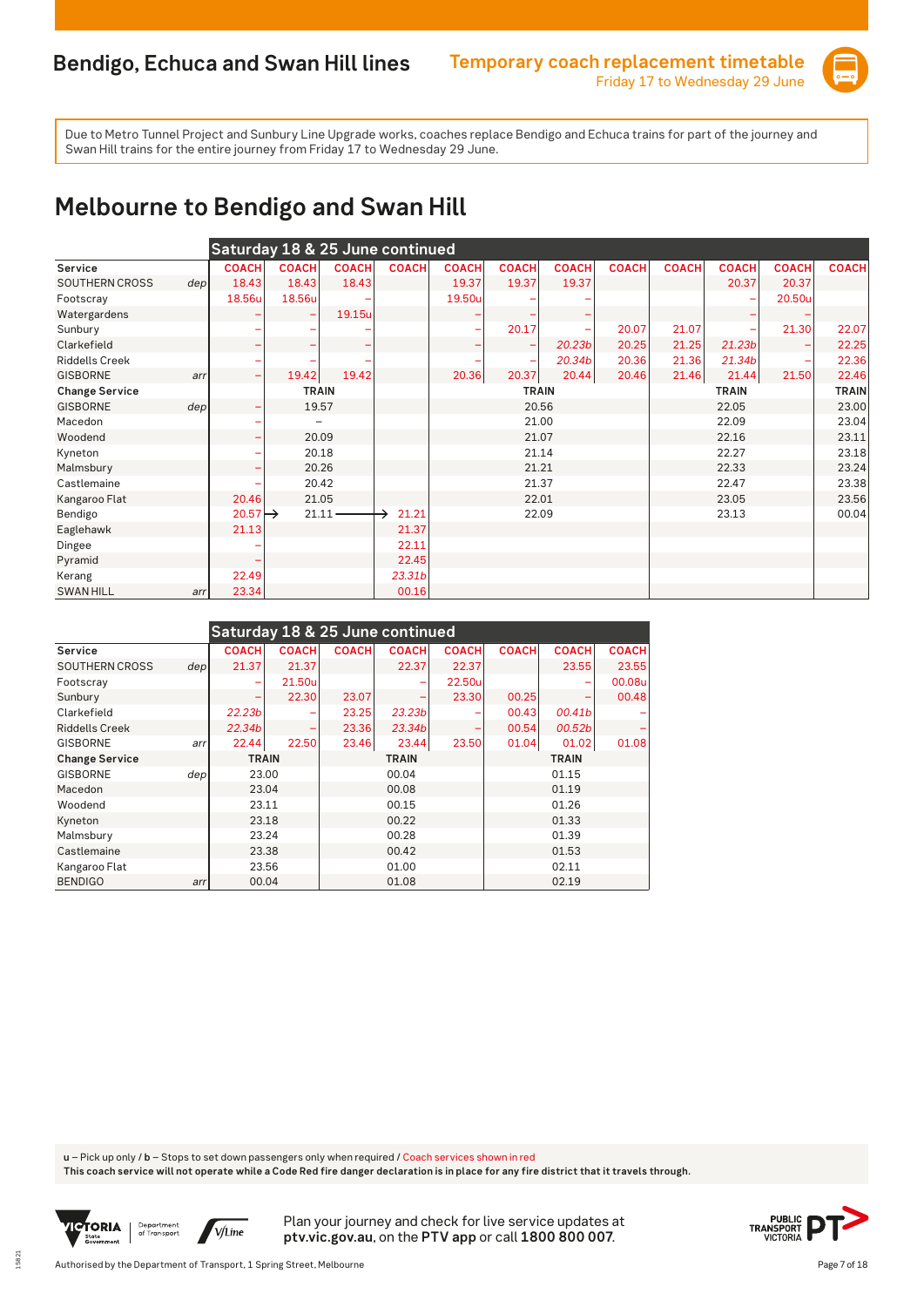

### **Melbourne to Bendigo, Echuca and Swan Hill**

|                       |                  | Sunday 19 & 26 June      |              |              |              |                    |              |              |              |              |              |              |              |
|-----------------------|------------------|--------------------------|--------------|--------------|--------------|--------------------|--------------|--------------|--------------|--------------|--------------|--------------|--------------|
| Service               |                  | <b>COACH</b>             | <b>COACH</b> | <b>COACH</b> | <b>COACH</b> | <b>COACH</b>       | <b>COACH</b> | <b>COACH</b> | <b>COACH</b> | <b>COACH</b> | <b>COACH</b> | <b>COACH</b> | <b>COACH</b> |
| <b>SOUTHERN CROSS</b> | dep <sub>l</sub> | 07.40                    | 07.40        |              | 09.06        | 09.06              |              | 09.06        | 10.06        | 10.06        | 10.06        |              | 11.06        |
| Footscray             |                  | 07.53u                   |              |              | 09.19u       |                    |              | 09.19u       | 10.19u       |              |              |              | 11.19u       |
| Watergardens          |                  |                          | 08.12u       |              |              |                    |              |              |              |              |              |              |              |
| Sunbury               |                  |                          |              |              |              |                    | 09.35        | 09.59        |              | 10.46        |              | 10.35        |              |
| Clarkefield           |                  |                          |              |              |              | 09.52b             | 09.53        |              |              |              | 10.52b       | 10.53        |              |
| <b>Riddells Creek</b> |                  |                          |              |              |              | 10.03 <sub>b</sub> | 10.04        |              |              | ۰            | 11.03b       | 11.04        |              |
| <b>GISBORNE</b>       | arr              | 08.39                    | 08.39        |              | 10.05        | 10.13              | 10.14        | 10.19        | 11.05        | 11.06        | 11.13        | 11.14        | 12.05        |
| <b>Change Service</b> |                  | <b>TRAIN</b>             |              |              |              | <b>TRAIN</b>       |              |              |              | <b>TRAIN</b> |              |              | <b>TRAIN</b> |
| <b>GISBORNE</b>       | dep              | 09.10                    |              |              |              | 10.30              |              |              |              | 11.34        |              |              | 12.34        |
| Macedon               |                  |                          |              |              |              | 10.34              |              |              |              | 11.38        |              |              | 12.38        |
| Woodend               |                  | 09.18                    |              |              |              | 10.41              |              |              |              | 11.45        |              |              | 12.45        |
| Kyneton               |                  | 09.26                    |              |              |              | 10.50              |              |              |              | 11.52        |              |              | 12.52        |
| Malmsbury             |                  | $\overline{\phantom{0}}$ |              |              |              | 10.56              |              |              |              | 11.58        |              |              | 15.58        |
| Castlemaine           |                  | 09.49                    |              |              |              | 11.09              |              |              |              | 12.13        |              |              | 13.13        |
| Kangaroo Flat         |                  | 10.07                    |              |              |              | 11.28              |              |              |              | 12.32        |              |              | 13.32        |
| Bendigo               |                  | $10.13 -$                |              | $\div$ 10.23 |              | 11.46              |              |              |              | 12.38        |              |              | 13.38        |
| Epsom                 |                  |                          |              |              |              | 11.54              |              |              |              |              |              |              |              |
| Goornong              |                  |                          |              |              |              | 12.07              |              |              |              |              |              |              |              |
| Elmore                |                  |                          |              |              |              | 12.21              |              |              |              |              |              |              |              |
| Rochester             |                  |                          |              |              |              | 12.35              |              |              |              |              |              |              |              |
| Echuca                |                  |                          |              |              |              | 13.05              |              |              |              |              |              |              |              |
| Eaglehawk             |                  |                          |              | 10.39        |              |                    |              |              |              |              |              |              |              |
| Dingee                |                  |                          |              | 11.13        |              |                    |              |              |              |              |              |              |              |
| Pyramid               |                  |                          |              | 11.47        |              |                    |              |              |              |              |              |              |              |
| Kerang                |                  |                          |              | 12.33        |              |                    |              |              |              |              |              |              |              |
| <b>SWAN HILL</b>      | arr              |                          |              | 13.18        |              |                    |              |              |              |              |              |              |              |

|                       |     | Sunday 19 & 26 June continued |                |              |              |              |              |              |              |              |              |              |              |
|-----------------------|-----|-------------------------------|----------------|--------------|--------------|--------------|--------------|--------------|--------------|--------------|--------------|--------------|--------------|
| Service               |     | <b>COACH</b>                  | <b>COACH</b>   | <b>COACH</b> | <b>COACH</b> | <b>COACH</b> | <b>COACH</b> | <b>COACH</b> | <b>COACH</b> | <b>COACH</b> | <b>COACH</b> | <b>COACH</b> | <b>COACH</b> |
| SOUTHERN CROSS        | dep | 11.06                         | 11.06          |              | 12.06        | 12.06        | 12.06        |              | 13.06        | 13.06        | 13.06        |              | 14.06        |
| Footscray             |     |                               |                |              | 12.19u       |              |              |              | 13.19u       |              |              |              | 14.19u       |
| Sunbury               |     | 11.46                         |                | 11.35        |              | 12.46        |              | 12.35        |              | 13.46        | -            | 13.35        |              |
| Clarkefield           |     | ۰                             | 11.52b         | 11.53        |              | -            | 12.52b       | 12.53        |              |              | 13.52b       | 13.53        |              |
| <b>Riddells Creek</b> |     | $\overline{\phantom{0}}$      | 12.03b         | 12.04        |              | -            | 13.03b       | 13.04        |              |              | 14.03b       | 14.04        |              |
| <b>GISBORNE</b>       | arr | 12.06                         | 12.13          | 12.14        | 13.05        | 13.06        | 13.13        | 13.14        | 14.05        | 14.06        | 14.13        | 14.14        | 15.05        |
| <b>Change Service</b> |     |                               | <b>TRAIN</b>   |              |              | <b>TRAIN</b> |              |              |              | <b>TRAIN</b> |              |              | <b>TRAIN</b> |
| <b>GISBORNE</b>       | dep |                               | 12.34          |              |              | 13.34        |              |              |              | 14.34        |              |              | 15.34        |
| Macedon               |     |                               | 12.38<br>12.45 |              |              | 13.38        |              |              |              | 14.38        |              |              | 15.38        |
| Woodend               |     |                               |                |              |              | 13.45        |              |              |              | 14.45        |              |              | 15.45        |
| Kyneton               |     |                               | 12.52          |              |              | 13.52        |              |              |              | 14.52        |              |              | 15.52        |
| Malmsbury             |     |                               | 15.58          |              |              | 13.58        |              |              |              | 14.58        |              |              | 15.58        |
| Castlemaine           |     |                               | 13.13          |              |              | 14.13        |              |              |              | 15.13        |              |              | 16.13        |
| Kangaroo Flat         |     |                               | 13.32          |              |              | 14.32        |              |              |              | 15.32        |              |              | 16.32        |
| <b>BENDIGO</b>        | arr |                               | 13.38          |              |              | 14.38        |              |              |              | 15.38        |              |              | 16.38        |

**u** – Pick up only / **b** – Stops to set down passengers only when required / Coach services shown in red

**This coach service will not operate while a Code Red fire danger declaration is in place for any fire district that it travels through.**



15821

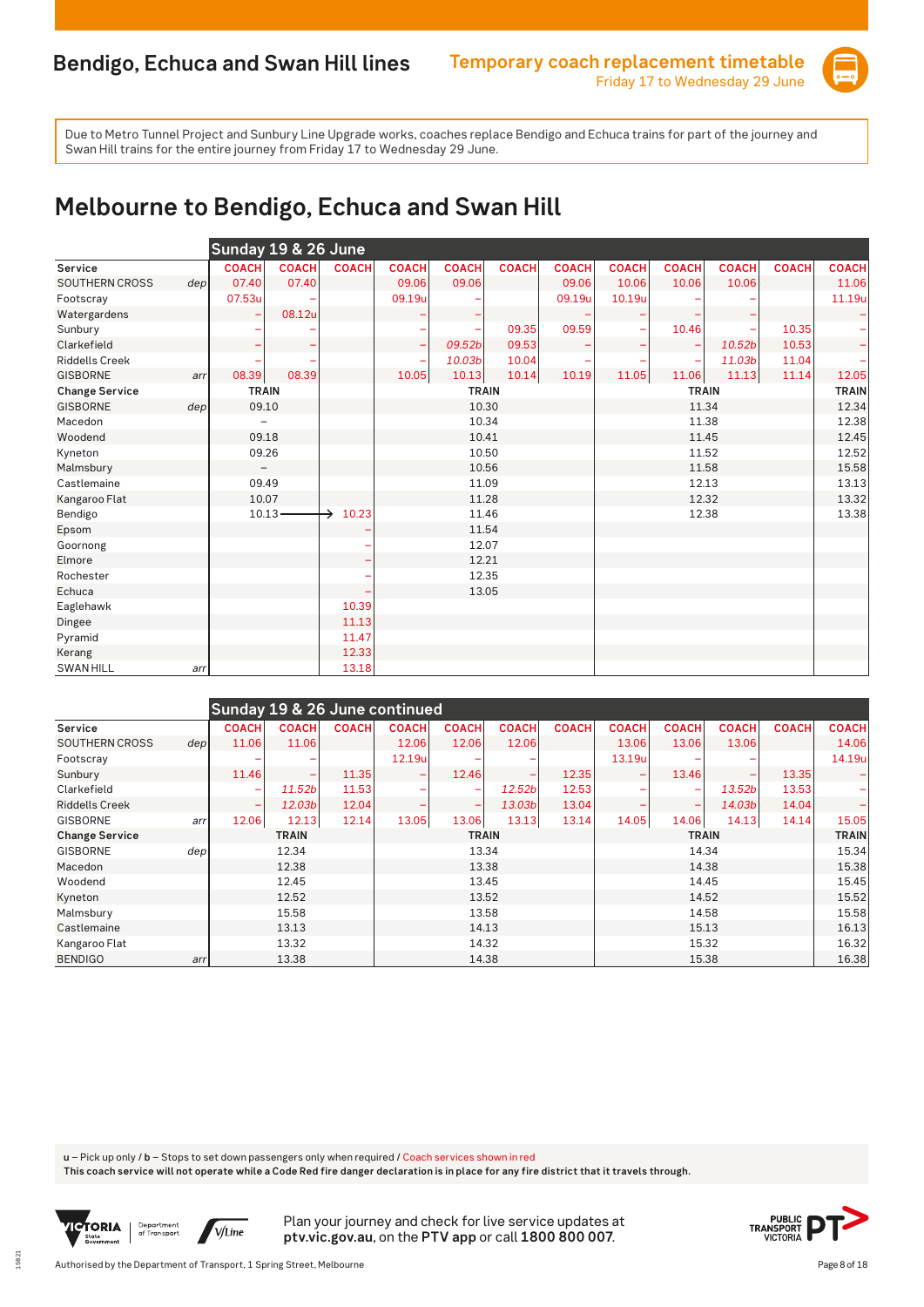

## **Melbourne to Bendigo, Echuca and Swan Hill**

|                       |                  | Sunday 19 & 26 June continued |                                |              |              |                          |              |              |              |                          |              |              |              |
|-----------------------|------------------|-------------------------------|--------------------------------|--------------|--------------|--------------------------|--------------|--------------|--------------|--------------------------|--------------|--------------|--------------|
| Service               |                  | <b>COACH</b>                  | <b>COACH</b>                   | <b>COACH</b> | <b>COACH</b> | <b>COACH</b>             | <b>COACH</b> | <b>COACH</b> | <b>COACH</b> | <b>COACH</b>             | <b>COACH</b> | <b>COACH</b> | <b>COACH</b> |
| <b>SOUTHERN CROSS</b> | dep <sub>l</sub> | 14.06                         | 14.06                          |              | 15.06        | 15.06                    | 15.06        |              | 16.06        | 16.06                    | 16.06        | 16.06        |              |
| Footscray             |                  |                               |                                |              | 15.19u       |                          |              |              | -            | 16.19u                   |              |              |              |
| Sunbury               |                  | 14.46                         |                                | 14.35        |              | 15.46                    |              | 15.35        | -            | $\overline{\phantom{0}}$ | 16.46        |              | 16.35        |
| Clarkefield           |                  | -                             | 14.52b                         | 14.53        |              | ۰                        | 15.52b       | 15.53        | ÷            |                          | -            | 16.52b       | 16.53        |
| <b>Riddells Creek</b> |                  | ۰                             | 15.03b                         | 15.04        |              | $\overline{\phantom{0}}$ | 16.03b       | 16.04        | -            |                          | -            | 17.03b       | 17.04        |
| <b>GISBORNE</b>       | arr              | 15.06                         | 15.14<br>15.13<br><b>TRAIN</b> |              |              | 16.06                    | 16.13        | 16.14        | 16.52        | 17.05                    | 17.06        | 17.13        | 17.14        |
| <b>Change Service</b> |                  |                               |                                |              |              | <b>TRAIN</b>             |              |              |              |                          | <b>TRAIN</b> |              |              |
| <b>GISBORNE</b>       | dep              |                               | 15.34                          |              |              | 16.34                    |              |              |              |                          | 17.34        |              |              |
| Macedon               |                  |                               | 15.38                          |              |              | 16.38                    |              |              |              |                          | 17.38        |              |              |
| Woodend               |                  |                               | 15.45                          |              |              | 16.45                    |              |              |              |                          | 17.45        |              |              |
| Kyneton               |                  |                               | 15.52                          |              |              | 16.52                    |              |              |              |                          | 17.52        |              |              |
| Malmsbury             |                  |                               | 15.58                          |              |              | 16.58                    |              |              |              |                          | 17.58        |              |              |
| Castlemaine           |                  |                               | 16.13                          |              |              | 17.13                    |              |              |              |                          | 18.13        |              |              |
| Kangaroo Flat         |                  |                               | 16.32                          |              |              | 17.32                    |              |              |              |                          | 18.32        |              |              |
| <b>BENDIGO</b>        | arr              |                               | 16.38                          |              |              | 17.38                    |              |              |              |                          | 18.37        |              |              |

|                       |     |              | Sunday 19 & 26 June continued |              |              |              |              |              |              |              |              |              |                     |
|-----------------------|-----|--------------|-------------------------------|--------------|--------------|--------------|--------------|--------------|--------------|--------------|--------------|--------------|---------------------|
| Service               |     | <b>COACH</b> | <b>COACH</b>                  | <b>COACH</b> | <b>COACH</b> | <b>COACH</b> | <b>COACH</b> | <b>COACH</b> | <b>COACH</b> | <b>COACH</b> | <b>COACH</b> | <b>COACH</b> | <b>COACH</b>        |
| SOUTHERN CROSS        | dep | 17.06        | 17.06                         | 17.06        | 17.06        |              | 18.06        | 18.06        | 18.06        | 18.06        |              | 18.43        | 18.43               |
| Footscray             |     |              | 17.19u                        |              |              |              |              | 18.19u       |              |              |              |              | 18.56u              |
| Sunbury               |     | -            |                               | 17.46        | -            | 17.35        | -            |              | 18.46        |              | 18.35        | -            |                     |
| Clarkefield           |     |              |                               |              | 17.52b       | 17.53        |              |              |              | 18.52b       | 18.53        |              |                     |
| <b>Riddells Creek</b> |     | ۰            |                               |              | 18.03b       | 18.04        |              | ۰            | -            | 19.03b       | 19.04        | -            |                     |
| <b>GISBORNE</b>       | arr | 17.52        | 18.05                         | 18.06        | 18.13        | 18.14        | 18.52        | 19.05        | 19.06        | 19.13        | 19.14        | -            | 19.42               |
| <b>Change Service</b> |     |              |                               | <b>TRAIN</b> |              |              |              |              | <b>TRAIN</b> |              |              |              | <b>TRAIN</b>        |
| <b>GISBORNE</b>       | dep |              |                               | 18.34        |              |              |              |              | 19.39        |              |              | -            | 20.00               |
| Macedon               |     |              |                               | 18.38        |              |              |              |              | 19.43        |              |              |              |                     |
| Woodend               |     |              |                               | 18.45        |              |              |              |              | 19.50        |              |              | -            | 20.12               |
| Kyneton               |     |              |                               | 18.52        |              |              |              |              | 19.57        |              |              |              | 20.22               |
| Malmsbury             |     |              |                               | 18.58        |              |              |              |              | 20.03        |              |              |              |                     |
| Castlemaine           |     |              |                               | 19.12        |              |              |              |              | 20.17        |              |              |              | 20.45               |
| Kangaroo Flat         |     |              |                               | 19.30        |              |              |              |              | 20.37        |              |              | 20.46        | 21.09               |
| Bendigo               |     |              |                               | 19.37        |              |              |              |              | $20.48 -$    |              |              | 20.57        | $21.14 \rightarrow$ |
| Epsom                 |     |              |                               |              |              |              |              |              | 20.56        |              |              |              |                     |
| Goornong              |     |              |                               |              |              |              |              |              | 21.09        |              |              |              |                     |
| Elmore                |     |              |                               |              |              |              |              |              | 21.23        |              |              |              |                     |
| Rochester             |     |              |                               |              |              |              |              |              | 21.37        |              |              |              |                     |
| Echuca                |     |              |                               |              |              |              |              |              | 22.07        |              |              |              |                     |
| Eaglehawk             |     |              |                               |              |              |              |              |              |              |              |              | 21.13        |                     |
| Kerang                |     |              |                               |              |              |              |              |              |              |              |              | 22.49        |                     |
| <b>SWAN HILL</b>      | arr |              |                               |              |              |              |              |              |              |              |              | 23.34        |                     |

**u** – Pick up only / **b** – Stops to set down passengers only when required / Coach services shown in red

**This coach service will not operate while a Code Red fire danger declaration is in place for any fire district that it travels through.**



15821

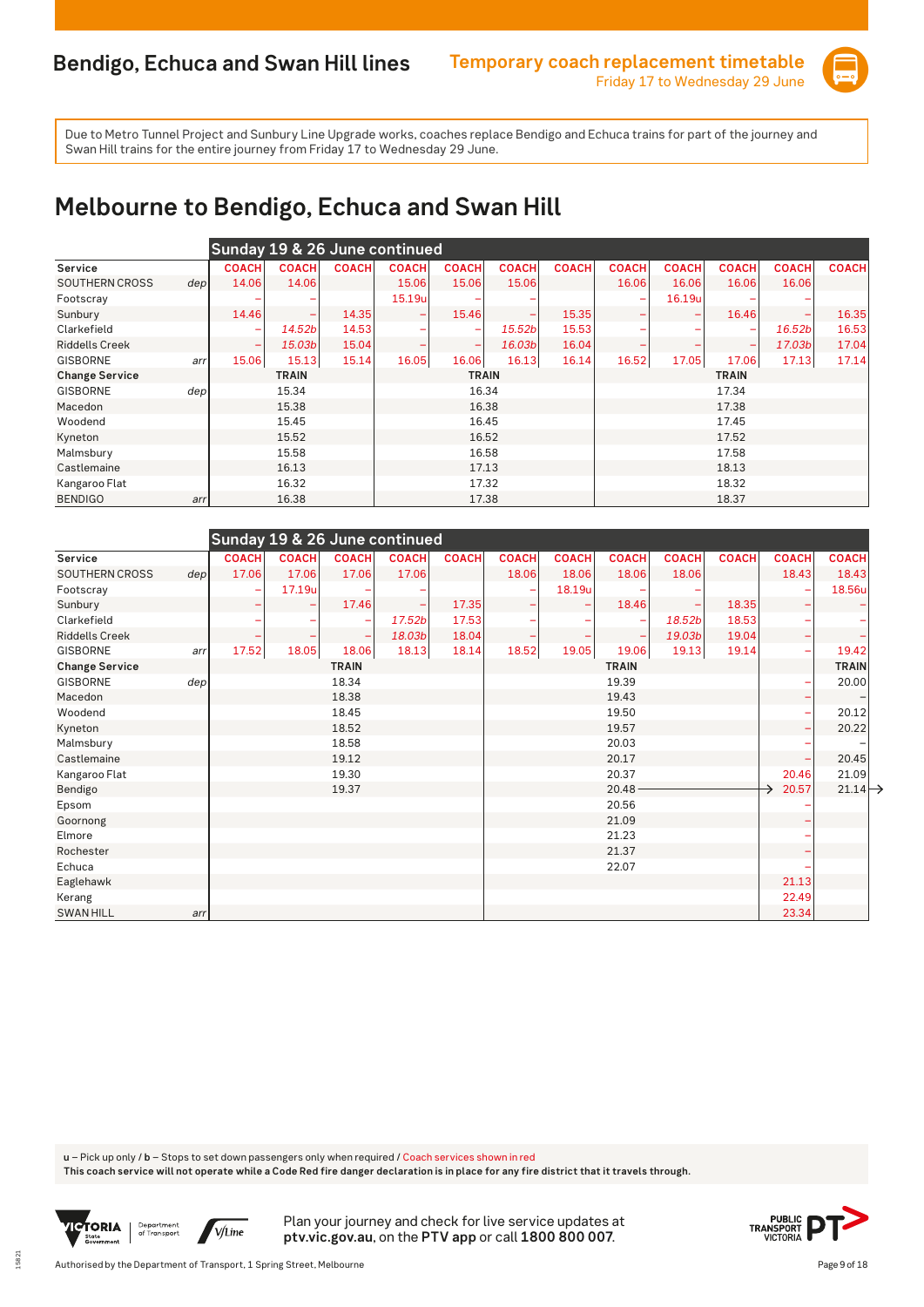

# **Melbourne to Bendigo and Swan Hill**

|                       |                         | Sunday 19 June      |              |              |              |                    |              |                          |              |              |              |
|-----------------------|-------------------------|---------------------|--------------|--------------|--------------|--------------------|--------------|--------------------------|--------------|--------------|--------------|
| Service               |                         | <b>COACH</b>        | <b>COACH</b> | <b>COACH</b> | <b>COACH</b> | <b>COACH</b>       | <b>COACH</b> | <b>COACH</b>             | <b>COACH</b> | <b>COACH</b> | <b>COACH</b> |
| <b>SOUTHERN CROSS</b> | dep <sub>l</sub>        | 18.43               |              | 19.37        | 19.37        | 19.37              |              | 20.37                    | 20.37        | 22.37        | 22.37        |
| Footscray             |                         |                     |              | 19.50u       |              |                    |              | 20.50u                   | 20.50u       | 22.50u       | 22.50u       |
| Watergardens          |                         | 19.15u              |              |              |              |                    |              | ۰                        |              |              |              |
| Sunbury               |                         |                     |              |              | 20.17        |                    | 20.07        | -                        | 21.30        | -            | 23.30        |
| Clarkefield           |                         | -                   |              | -            |              | 20.23 <sub>b</sub> | 20.25        | -                        | 21.48        | -            | 23.48        |
| <b>Riddells Creek</b> | arr<br>dep <sub>l</sub> |                     |              |              |              | 20.34b             | 20.36        | ۰                        | 21.59        | ۰            | 23.59        |
| <b>GISBORNE</b>       |                         | 19.42               |              | 20.36        | 20.37        | 20.44              | 20.46        | $\overline{\phantom{0}}$ | 22.09        | -            | 00.09        |
| <b>Change Service</b> |                         | <b>TRAIN</b>        |              |              | <b>TRAIN</b> |                    |              |                          |              |              |              |
| <b>GISBORNE</b>       |                         | 20.00               |              |              | 21.00        |                    |              | ۰                        | 22.09        | -            | 00.09        |
| Macedon               |                         |                     |              |              | 21.04        |                    |              | -                        | 22.18        |              | 00.18        |
| Woodend               |                         | 20.12               |              |              | 21.11        |                    |              | 21.36                    | 22.30b       | 23.36        | 00.30b       |
| Kyneton               |                         | 20.22               |              |              | 21.18        |                    |              | 21.54                    | 22.48b       | 23.54        | 00.48b       |
| Malmsbury             |                         |                     |              |              | 21.24        |                    |              | 22.10                    | 23.04b       | 00.10        | 01.04b       |
| Castlemaine           |                         | 20.45               |              |              | 21.38        |                    |              | 22.39                    | 23.33b       | 00.39        | 01.33b       |
| Kangaroo Flat         |                         | 21.09               |              |              | 21.56        |                    |              | 23.11                    | 00.05b       | 01.11        | 02.05b       |
| Bendigo               |                         | $21.14 \rightarrow$ | 21.20        |              | 22.05        |                    |              | 23.22                    | 00.16        | 01.22        | 02.15        |
| Eaglehawk             |                         |                     | 21.36        |              |              |                    |              |                          |              |              |              |
| Dingee                |                         |                     | 22.10        |              |              |                    |              |                          |              |              |              |
| Pyramid               |                         |                     | 22.44        |              |              |                    |              |                          |              |              |              |
| Kerang                |                         |                     | 23.30b       |              |              |                    |              |                          |              |              |              |
| <b>SWAN HILL</b>      | arr                     |                     | 00.15        |              |              |                    |              |                          |              |              |              |

|                       |                  | Sunday 26 June      |              |              |              |              |              |                          |              |              |                          |                    |              |
|-----------------------|------------------|---------------------|--------------|--------------|--------------|--------------|--------------|--------------------------|--------------|--------------|--------------------------|--------------------|--------------|
| Service               |                  | <b>COACH</b>        | <b>COACH</b> | <b>COACH</b> | <b>COACH</b> | <b>COACH</b> | <b>COACH</b> | <b>COACH</b>             | <b>COACH</b> | <b>COACH</b> | <b>COACH</b>             | <b>COACH</b>       | <b>COACH</b> |
| SOUTHERN CROSS        | dep <sub>1</sub> | 18.43               |              | 19.37        | 19.37        | 19.37        |              | 20.37                    | 20.37        |              | 22.37                    | 22.37              |              |
| Footscray             |                  |                     |              | 19.50u       |              |              |              | 20.50u                   |              |              | 22.50u                   |                    |              |
| Watergardens          |                  | 19.15u              |              | ۰            |              | ۰            |              |                          |              |              |                          |                    |              |
| Sunbury               |                  |                     |              | ۰            | 20.17        | ۰            | 20.07        |                          |              | 21.07        |                          |                    | 23.07        |
| Clarkefield           |                  | -                   |              | ۰            | ۰            | 20.23b       | 20.25        | $\overline{\phantom{0}}$ | 21.23b       | 21.25        | $\overline{\phantom{0}}$ | 23.23 <sub>b</sub> | 23.25        |
| <b>Riddells Creek</b> |                  |                     |              |              |              | 20.34b       | 20.36        | ۰                        | 21.34b       | 21.36        |                          | 23.34b             | 23.36        |
| <b>GISBORNE</b>       | arr              | 19.42               |              | 20.36        | 20.37        | 20.44        | 20.46        | 21.36                    | 21.44        | 21.46        | 23.36                    | 23.44              | 23.46        |
| <b>Change Service</b> |                  | <b>TRAIN</b>        |              | <b>TRAIN</b> |              |              |              |                          | <b>TRAIN</b> |              |                          | <b>TRAIN</b>       |              |
| <b>GISBORNE</b>       | dep <sub>l</sub> | 20.00               |              | 21.00        |              |              |              |                          | 21.55        |              |                          | 23.55              |              |
| Macedon               |                  |                     |              |              | 21.04        |              |              |                          | 21.59        |              |                          | 23.59              |              |
| Woodend               |                  | 20.12               |              |              | 21.11        |              |              |                          | 22.06        |              |                          | 00.06              |              |
| Kyneton               |                  | 20.22               |              |              | 21.18        |              |              |                          | 22.13        |              |                          | 00.13              |              |
| Malmsbury             |                  |                     |              |              | 21.24        |              |              |                          | 22.19        |              |                          | 00.19              |              |
| Castlemaine           |                  | 20.45               |              |              | 21.38        |              |              |                          | 22.33        |              |                          | 00.33              |              |
| Kangaroo Flat         |                  | 21.09               |              |              | 21.56        |              |              |                          | 22.51        |              |                          | 00.51              |              |
| Bendigo               |                  | $21.14 \rightarrow$ | 21.20        |              | 22.05        |              |              |                          | 22.59        |              |                          | 00.59              |              |
| Eaglehawk             |                  |                     | 21.36        |              |              |              |              |                          |              |              |                          |                    |              |
| Dingee                |                  |                     | 22.10        |              |              |              |              |                          |              |              |                          |                    |              |
| Pyramid               |                  |                     | 22.44        |              |              |              |              |                          |              |              |                          |                    |              |
| Kerang                |                  |                     | 23.30b       |              |              |              |              |                          |              |              |                          |                    |              |
| <b>SWAN HILL</b>      | arr              |                     | 00.15        |              |              |              |              |                          |              |              |                          |                    |              |

**u** – Pick up only / **b** – Stops to set down passengers only when required / Coach services shown in red

**This coach service will not operate while a Code Red fire danger declaration is in place for any fire district that it travels through.**



15821

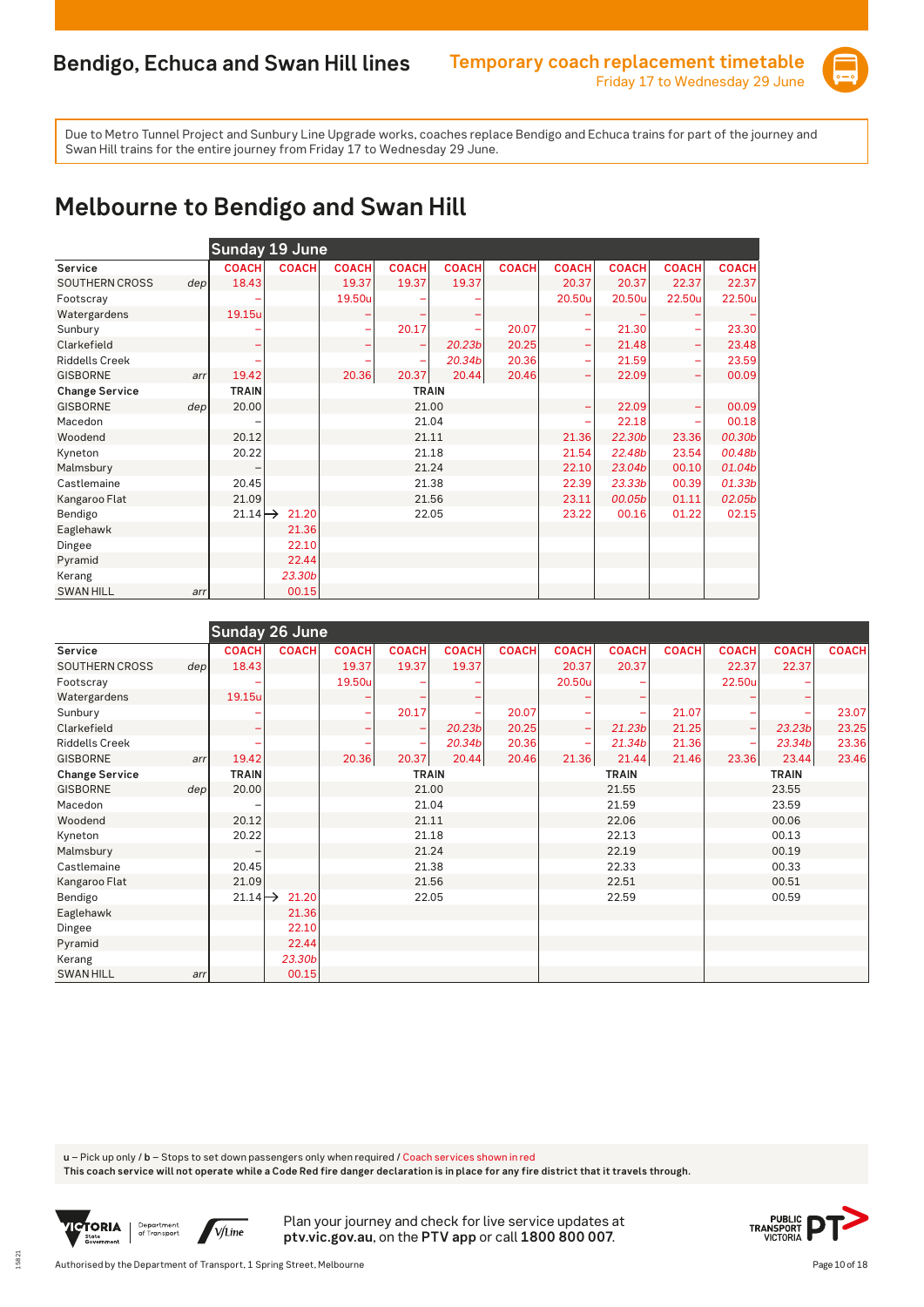

### **Bendigo to Melbourne**

|                       |     | <b>Monday to Friday</b> |                          |              |              |                          |              |              |                          |              |              |              |              |
|-----------------------|-----|-------------------------|--------------------------|--------------|--------------|--------------------------|--------------|--------------|--------------------------|--------------|--------------|--------------|--------------|
| Service               |     | <b>COACH</b>            | <b>TRAIN</b>             |              | <b>COACH</b> | <b>TRAIN</b>             |              | <b>COACH</b> | <b>TRAIN</b>             |              | <b>TRAIN</b> |              | <b>COACH</b> |
| <b>BENDIGO</b>        | dep |                         |                          |              |              | 05.17                    |              |              | 05.46                    |              |              |              |              |
| Kangaroo Flat         |     |                         |                          |              |              | 05.20                    |              |              | 05.49                    |              |              |              |              |
| Castlemaine           |     |                         |                          |              |              | 05.38                    |              |              | 06.07                    |              |              |              |              |
| Malmsbury             |     |                         |                          |              |              | 05.50                    |              |              | $\overline{\phantom{0}}$ |              |              |              |              |
| Kyneton               |     |                         | 05.06                    |              |              | 05.58                    |              |              | $\qquad \qquad -$        |              | 06.30        |              |              |
| Woodend               |     |                         | 05.14                    |              |              | 06.07                    |              |              | $\overline{\phantom{0}}$ |              | 06.41        |              |              |
| Macedon               |     |                         | 05.20                    |              |              | 06.13                    |              |              | $\qquad \qquad -$        |              | 06.47        |              |              |
| <b>GISBORNE</b>       | arr |                         | 05.25                    |              |              | 06.18                    |              |              | 06.36                    |              | 06.50        |              |              |
| <b>Change Service</b> |     |                         | <b>COACH</b>             | <b>COACH</b> |              | <b>COACH</b>             | <b>COACH</b> |              | <b>COACH</b>             | <b>COACH</b> | <b>COACH</b> | <b>COACH</b> |              |
| <b>GISBORNE</b>       | dep |                         | 05.35                    | 05.35        |              | 06.28                    | 06.28        |              | 06.46                    | 06.46        | 07.00        | 07.00        | 07.16        |
| <b>Riddells Creek</b> |     | 05.29                   |                          | 05.45        | 06.23        |                          | 06.38        | 06.56        |                          |              | -            | 07.10        | 07.27        |
| Clarkefield           |     | 05.40                   |                          | 05.56        | 06.34        | $\overline{\phantom{0}}$ | 06.49        | 07.07        |                          |              |              | 07.21        |              |
| Sunbury               |     |                         |                          | 06.14b       |              | -                        | 07.07b       |              | -                        |              | -            | 07.39b       |              |
| Footscray             |     |                         | $\overline{\phantom{0}}$ | 06.54d       |              | $\overline{\phantom{0}}$ | 07.47d       |              | -                        | 07.36d       | -            | 08.19d       |              |
| <b>SOUTHERN CROSS</b> | arr | 06.28                   | 06.21                    | 07.07        | 07.22        | 07.14                    | 08.00        | 07.55        | 07.32                    | 07.49        | 07.46        | 08.32        | 08.18        |

|                       |     |                     | <b>Monday to Friday continued</b> |              |              |                          |              |                     |                   |              |              |              |              |
|-----------------------|-----|---------------------|-----------------------------------|--------------|--------------|--------------------------|--------------|---------------------|-------------------|--------------|--------------|--------------|--------------|
| Service               |     | <b>TAXI</b>         | <b>TRAIN</b>                      |              | <b>COACH</b> | <b>TRAIN</b>             |              | <b>TAXI</b>         | <b>TRAIN</b>      |              | <b>COACH</b> | <b>TRAIN</b> |              |
| <b>EAGLEHAWK</b>      | dep | 05.36               |                                   |              |              |                          |              | 06.20               |                   |              |              |              |              |
| Epsom                 |     |                     | 06.01                             |              |              |                          |              |                     | 06.44             |              |              |              |              |
| Bendigo               |     | $05.52 \rightarrow$ | 06.10                             |              |              | 06.30                    |              | $06.36 \rightarrow$ | 06.53             |              |              |              |              |
| Kangaroo Flat         |     |                     | 06.14                             |              |              | 06.33                    |              |                     | 06.57             |              |              |              |              |
| Castlemaine           |     |                     | 06.32                             |              |              | 06.51                    |              |                     | 07.15             |              |              |              |              |
| Malmsbury             |     |                     | 06.44                             |              |              |                          |              |                     | 07.27             |              |              |              |              |
| Kyneton               |     |                     | 06.52                             |              |              | 07.09                    |              |                     | $\qquad \qquad -$ |              |              | 07.54        |              |
| Woodend               |     |                     | 07.01                             |              |              | 07.18                    |              |                     | $\qquad \qquad -$ |              |              | 08.02        |              |
| Macedon               |     |                     | 07.07                             |              |              | 07.24                    |              |                     | $\qquad \qquad -$ |              |              | 08.08        |              |
| <b>GISBORNE</b>       | arr |                     | 07.11                             |              |              | 07.28                    |              |                     | 07.46             |              |              | 08.13        |              |
| <b>Change Service</b> |     |                     | <b>COACH</b>                      | <b>COACH</b> |              | <b>COACH</b>             | <b>COACH</b> |                     | <b>COACH</b>      | <b>COACH</b> |              | <b>COACH</b> | <b>COACH</b> |
| <b>GISBORNE</b>       | dep |                     | 07.21                             | 07.21        |              | 07.38                    | 07.38        |                     | 07.56             | 07.56        |              | 08.23        | 08.23        |
| <b>Riddells Creek</b> |     |                     |                                   | 07.31        | 07.33        |                          | 07.48        |                     |                   |              | 08.17        |              | 08.33        |
| Clarkefield           |     |                     |                                   | 07.42        | 07.44        | $\overline{\phantom{a}}$ | 07.59        |                     |                   |              | 08.28        |              | 08.44        |
| Sunbury               |     |                     |                                   |              |              |                          |              |                     |                   |              |              | -            | 09.02b       |
| Watergardens          |     |                     |                                   | 08.16        |              |                          | 08.33        |                     |                   | 08.23d       |              |              |              |
| Footscray             |     |                     |                                   | 08.56d       |              |                          | 09.13d       |                     |                   | 08.55d       |              |              | 09.42d       |
| SOUTHERN CROSS        | arr |                     | 08.07                             | 09.09        | 08.35        | 08.24                    | 09.26        |                     | 08.42             | 09.08        | 09.16        | 09.09        | 09.55        |

**d** – Set down only / **b** – Stops to set down passengers only when required / Coach services shown in red

**This coach service will not operate while a Code Red fire danger declaration is in place for any fire district that it travels through.**



15821

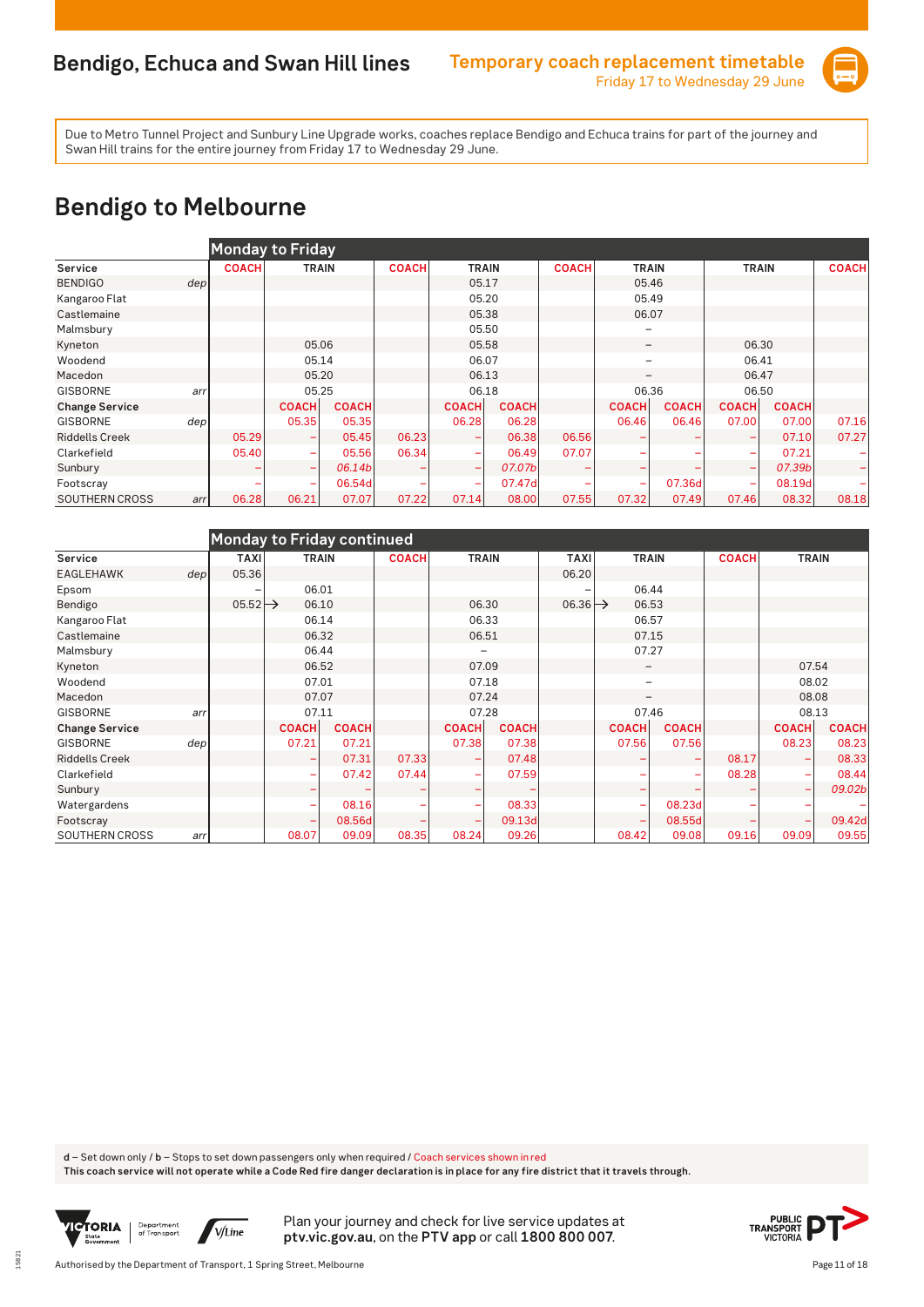

## **Swan Hill, Echuca and Bendigo to Melbourne**

|                       |      |              | Monday to Friday continued |              |              |                          |              |              |              |                                |              |              |              |
|-----------------------|------|--------------|----------------------------|--------------|--------------|--------------------------|--------------|--------------|--------------|--------------------------------|--------------|--------------|--------------|
| Service               |      | <b>COACH</b> | <b>TRAIN</b>               |              | <b>COACH</b> | <b>TRAIN</b>             |              | <b>TRAIN</b> |              | <b>COACH</b>                   | <b>COACH</b> | <b>COACH</b> | <b>COACH</b> |
| <b>SWAN HILL</b>      | depl |              |                            |              |              |                          |              |              |              |                                | 06.56        | 06.56        |              |
| Kerang                |      |              |                            |              |              |                          |              |              |              |                                | 07.41        | 07.41        |              |
| Pyramid               |      |              |                            |              |              |                          |              |              |              |                                |              | 08.15        |              |
| Dingee                |      |              |                            |              |              |                          |              |              |              |                                |              | 08.49        |              |
| Eaglehawk             |      |              |                            |              |              |                          |              |              |              | 09.06                          |              | 09.23b       |              |
| Echuca                |      |              |                            |              |              | 07.16                    |              |              |              |                                |              |              |              |
| Rochester             |      |              |                            |              |              | 07.39                    |              |              |              |                                | ۰            |              |              |
| Elmore                |      |              |                            |              |              | 07.54                    |              |              |              |                                |              |              |              |
| Goornong              |      |              |                            |              |              | 08.08                    |              |              |              |                                | -            | ۳            |              |
| Epsom                 |      |              |                            |              |              | 08.27                    |              |              |              |                                |              |              |              |
| Bendigo               |      |              | 07.49                      |              |              | 08.48                    |              | 09.20        |              | 09.22                          | ۰            | 09.39        |              |
| Kangaroo Flat         |      |              | 07.52                      |              |              | 08.51                    |              | 09.24        |              |                                | -            | 09.50b       |              |
| Castlemaine           |      |              | 08.17                      |              |              | 09.13                    |              | 09.48        |              |                                |              | 10.22b       |              |
| Malmsbury             |      |              | $\overline{\phantom{0}}$   |              |              | 09.29                    |              |              |              |                                |              |              |              |
| Kyneton               |      |              | 08.37                      |              |              | 09.36                    |              | 10.12        |              |                                | -            | 10.56b       |              |
| Woodend               |      |              | 08.45                      |              |              | 09.43                    |              | 10.22        |              |                                | ۰            | 11.14b       |              |
| Macedon               |      |              | 08.51                      |              |              | 09.49                    |              |              |              |                                | ۰            |              |              |
| <b>GISBORNE</b>       | arr  |              | 08.56                      |              |              | 09.54                    |              | 10.33        |              |                                | -            | 11.30        |              |
| <b>Change Service</b> |      |              | <b>COACH</b>               | <b>COACH</b> |              | <b>COACH</b>             | <b>COACH</b> | <b>COACH</b> | <b>COACH</b> |                                |              |              |              |
| <b>GISBORNE</b>       | dep  |              | 09.06                      | 09.06        |              | 10.04                    | 10.04        | 10.43        | 10.43        |                                |              |              |              |
| <b>Riddells Creek</b> |      | 08.55        |                            | 09.16        | 09.54        |                          | 10.14        |              |              |                                |              |              | 11.39        |
| Clarkefield           |      | 09.06        |                            | 09.27        | 10.05        | $\overline{\phantom{m}}$ | 10.25        |              |              |                                |              |              | 11.50        |
| Sunbury               |      |              |                            | 09.45b       |              |                          | 10.43b       |              |              |                                |              |              |              |
| Watergardens          |      |              |                            |              |              |                          |              | ۰            | 11.10d       | ۰                              | 10.44d       |              |              |
| Footscray             |      |              |                            | 10.25d       |              |                          | 11.23d       | -            | 11.42d       | $\qquad \qquad \longleftarrow$ | 11.16d       |              |              |
| SOUTHERN CROSS        | arr  | 09.54        | 09.52                      | 10.38        | 10.53        | 10.50                    | 11.36        | 11.29        | 11.55        | 11.17                          | 11.29        |              | 12.38        |

|                       |     | Monday to Friday continued |              |              |                |              |              |                          |              |              |              |              |              |
|-----------------------|-----|----------------------------|--------------|--------------|----------------|--------------|--------------|--------------------------|--------------|--------------|--------------|--------------|--------------|
| Service               |     | <b>TRAIN</b>               |              | <b>COACH</b> | <b>TRAIN</b>   |              | <b>COACH</b> | <b>TRAIN</b>             |              | <b>COACH</b> | <b>TRAIN</b> |              | <b>COACH</b> |
| <b>EPSOM</b>          | dep | 10.21                      |              |              |                |              |              | 12.17                    |              |              |              |              |              |
| Bendigo               |     | 10.30                      |              |              | 11.28          |              |              | 12.26                    |              |              | 13.26        |              |              |
| Kangaroo Flat         |     | 10.33                      |              |              | 11.31          |              |              | 12.29                    |              |              | 13.29        |              |              |
| Castlemaine           |     | 10.56                      |              |              | 11.54          |              |              | 12.53                    |              |              | 13.53        |              |              |
| Malmsbury             |     | 11.08                      |              |              | -              |              |              | 13.05                    |              |              | 14.05        |              |              |
| Kyneton               |     | 11.16                      |              |              |                |              |              | 13.13                    |              |              | 14.13        |              |              |
| Woodend               |     | 11.26                      |              |              | 12.12<br>12.21 |              |              | 13.22                    |              |              | 14.22        |              |              |
| Macedon               |     | 11.32                      |              |              | 12.27          |              |              | 13.28                    |              |              | 14.28        |              |              |
| <b>GISBORNE</b>       | arr | 11.37                      |              |              | 12.32          |              |              | 13.33                    |              |              | 14.33        |              |              |
| <b>Change Service</b> |     | <b>COACH</b>               | <b>COACH</b> |              | <b>COACH</b>   | <b>COACH</b> |              | <b>COACH</b>             | <b>COACH</b> |              | <b>COACH</b> | <b>COACH</b> |              |
| <b>GISBORNE</b>       | dep | 11.47                      | 11.47        |              | 12.42          | 12.42        |              | 13.43                    | 13.43        |              | 14.43        | 14.43        |              |
| <b>Riddells Creek</b> |     |                            | 11.57        | 12.34        |                | 12.52        | 13.35        |                          | 13.53        | 14.35        |              | 14.53        | 15.35        |
| Clarkefield           |     |                            | 12.08        | 12.45        |                | 13.03        | 13.46        |                          | 14.04        | 14.46        | -            | 15.04        | 15.46        |
| Sunbury               |     | ۰                          | 12.26b       |              |                | 13.21b       |              | -                        | 14.22        |              | -            | 15.22b       |              |
| Watergardens          |     | ۰                          |              |              |                |              |              | $\overline{\phantom{0}}$ |              |              | -            |              |              |
| Footscray             |     | ۰                          | 13.06d       |              |                | 14.01d       |              | -                        | 15.02d       |              | -            | 16.02d       |              |
| <b>SOUTHERN CROSS</b> | arr | 12.33                      | 13.19        | 13.33        | 13.28          | 14.14        | 14.34        | 14.29                    | 15.15        | 15.34        | 15.29        | 16.15        | 16.34        |

**d** – Set down only / **b** – Stops to set down passengers only when required / Coach services shown in red

**This coach service will not operate while a Code Red fire danger declaration is in place for any fire district that it travels through.**



15821

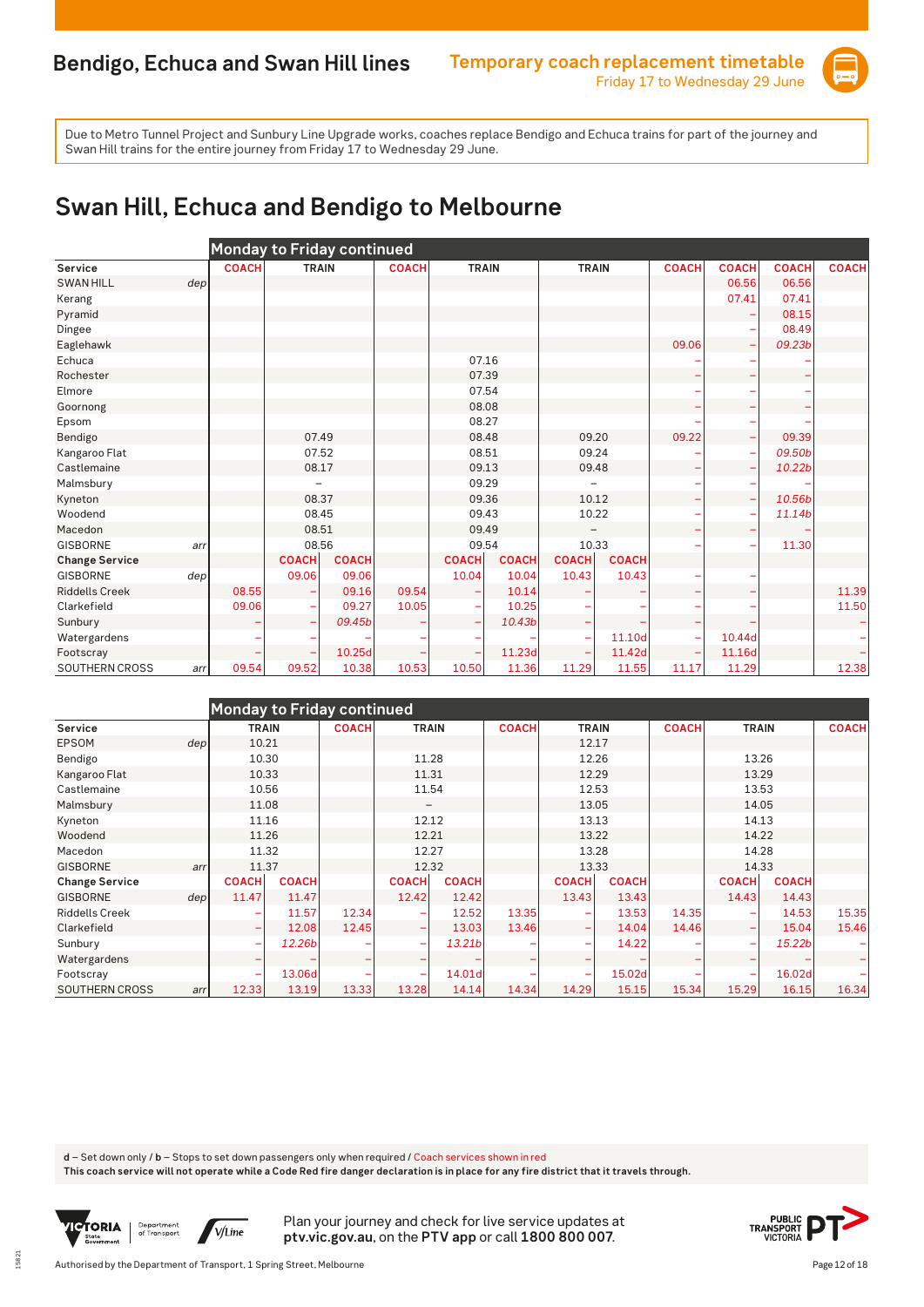

## **Swan Hill and Bendigo to Melbourne**

|                       |     | <b>Monday to Friday continued</b> |                              |              |              |              |              |                              |              |                          |              |              |              |              |
|-----------------------|-----|-----------------------------------|------------------------------|--------------|--------------|--------------|--------------|------------------------------|--------------|--------------------------|--------------|--------------|--------------|--------------|
| Service               |     | <b>TAXI</b>                       | <b>TRAIN</b>                 |              | <b>COACH</b> | <b>TRAIN</b> |              | <b>TRAIN</b>                 |              | <b>COACH</b>             | <b>COACH</b> | <b>COACH</b> | <b>COACH</b> | <b>TRAIN</b> |
| <b>SWAN HILL</b>      | dep |                                   |                              |              |              |              |              |                              |              |                          | 13.37        | 13.37        |              |              |
| Kerang                |     |                                   |                              |              |              |              |              |                              |              |                          | 14.22        | 14.22        |              |              |
| Pyramid               |     |                                   |                              |              |              |              |              |                              |              |                          |              | 14.56        |              |              |
| Dingee                |     |                                   |                              |              |              |              |              |                              |              |                          |              | 15.30        |              |              |
| Eaglehawk             |     | 13.16                             |                              |              |              |              |              |                              |              | 15.47                    | -            | 16.04b       |              |              |
| Bendigo               |     | 13.32                             | 14.26                        |              |              | 15.26        |              | 16.01                        |              | 16.03                    | ۰            | 16.20        |              | 16.26        |
| Kangaroo Flat         |     |                                   | 14.29                        |              |              | 15.29        |              | 16.14                        |              |                          | -            | 16.31b       |              | 16.29        |
| Castlemaine           |     |                                   | 14.53                        |              |              | 15.53        |              | 16.36                        |              |                          |              | 17.03b       |              | 16.59        |
| Malmsbury             |     |                                   | 15.05                        |              |              | 16.05        |              |                              |              |                          | -            |              |              | 17.11        |
| Kyneton               |     |                                   | 15.13                        |              |              | 16.13        |              | 17.04                        |              |                          | ۰            | 17.37b       |              | 17.19        |
| Woodend               |     |                                   | 15.22                        |              |              | 16.22        |              |                              |              |                          | -            |              |              | 17.28        |
| Macedon               |     |                                   | 15.28                        |              |              | 16.28        |              |                              |              |                          |              |              |              | 17.34        |
| <b>GISBORNE</b>       | arr |                                   | 15.33                        |              |              | 16.33        |              | 17.22                        |              |                          | -            | 18.04        |              | 17.39        |
| <b>Change Service</b> |     |                                   | <b>COACH</b>                 | <b>COACH</b> |              | <b>COACH</b> | <b>COACH</b> | <b>COACH</b>                 | <b>COACH</b> |                          |              |              |              | <b>COACH</b> |
| <b>GISBORNE</b>       | dep |                                   | 15.43                        | 15.43        |              | 16.43        | 16.43        | 17.32                        | 17.32        |                          |              |              |              | 17.49        |
| <b>Riddells Creek</b> |     |                                   |                              | 15.53        | 16.35        |              | 16.53        |                              |              |                          |              |              | 17.35        |              |
| Clarkefield           |     |                                   | $\qquad \qquad \blacksquare$ | 16.04        | 16.46        | -            | 17.04        | $\qquad \qquad \blacksquare$ |              |                          | ۰            |              | 17.46        |              |
| Sunbury               |     |                                   |                              | 16.22b       |              | -            | 17.22b       | -                            |              |                          |              |              |              |              |
| Watergardens          |     |                                   |                              |              |              |              |              | $\qquad \qquad -$            | 17.59d       | $\overline{\phantom{0}}$ | 17.36d       |              |              |              |
| Footscray             |     |                                   | -                            | 17.02d       |              | -            | 18.02d       | ۰                            | 18.31d       | $\overline{\phantom{0}}$ | 18.08d       |              |              |              |
| SOUTHERN CROSS        | arr |                                   | 16.29                        | 17.15        | 17.34        | 17.29        | 18.15        | 18.23                        | 18.44        | 17.58                    | 18.21        |              | 18.34        | 18.35        |

|                       |      | <b>Monday to Friday continued</b> |                                |              |                          |              |             | Friday 17, Monday to Friday 23 to 29 June |              |                          |              |              |              |
|-----------------------|------|-----------------------------------|--------------------------------|--------------|--------------------------|--------------|-------------|-------------------------------------------|--------------|--------------------------|--------------|--------------|--------------|
| Service               |      | <b>TRAIN</b>                      | <b>TRAIN</b>                   |              | <b>TRAIN</b>             |              | <b>TAXI</b> | <b>TRAIN</b>                              |              | <b>TRAIN</b>             |              | <b>TRAIN</b> |              |
| <b>EPSOM</b>          | dep  |                                   |                                |              |                          |              | 18.50       |                                           |              |                          |              |              |              |
| Bendigo               |      | 16.26                             | 17.29                          |              | 19.01                    |              | 19.06       | 19.52                                     |              | 21.26                    |              | 23.00        |              |
| Kangaroo Flat         |      | 16.29                             | 17.32                          |              | 19.08                    |              |             | 19.55                                     |              | 21.32                    |              | 23.03        |              |
| Castlemaine           |      | 16.59                             | 17.56                          |              | 19.30                    |              |             | 20.15                                     |              | 21.55                    |              | 23.21        |              |
| Malmsbury             |      | 17.11                             | 18.13                          |              | 19.50                    |              |             | 20.29                                     |              | 22.09                    |              | 23.34        |              |
| Kyneton               |      | 17.19                             | 18.21                          |              | 19.57                    |              |             | 20.37                                     |              | 22.17                    |              | 23.41        |              |
| Woodend               |      | 17.28                             | 18.30                          |              | 20.07                    |              |             | 20.46                                     |              | 22.26                    |              | 23.51        |              |
| Macedon               |      | 17.34                             | 18.37                          |              | 20.13                    |              |             | 20.52                                     |              | 22.32                    |              | 23.51        |              |
| <b>GISBORNE</b>       | arr  | 17.39                             | 18.43                          |              | 20.18                    |              |             | 20.57                                     |              | 22.37                    |              | 00.02        |              |
| <b>Change Service</b> |      | <b>COACH</b>                      | <b>COACH</b>                   | <b>COACH</b> | <b>COACH</b>             | <b>COACH</b> |             | <b>COACH</b>                              | <b>COACH</b> | <b>COACH</b>             | <b>COACH</b> | <b>COACH</b> | <b>COACH</b> |
| <b>GISBORNE</b>       | depl | 17.49                             | 18.53                          | 18.53        | 20.28                    | 20.28        |             | 21.07                                     | 21.07        | 22.47                    | 22.47        | 00.12        | 00.12        |
| <b>Riddells Creek</b> |      | 17.59                             | -                              | 19.03        | ۰                        | 20.38        |             |                                           | 21.17        | -                        | 22.57        | -            | 00.22        |
| Clarkefield           |      | 18.10                             | $\qquad \qquad \longleftarrow$ | 19.14        | ÷                        | 20.49        |             | $\overline{\phantom{0}}$                  | 21.28        | $\overline{\phantom{0}}$ | 23.08        | -            | 00.33        |
| Sunbury               |      | 18.28b                            | ۰                              | 19.32        | -                        | 21.07        |             | $\overline{\phantom{0}}$                  | 21.46        | ۰                        | 23.26        | -            | 00.51        |
| Footscray             |      | 19.08d                            | $\qquad \qquad \longleftarrow$ | 20.12d       | $\overline{\phantom{0}}$ | 21.47d       |             | $\overline{\phantom{0}}$                  | 22.26d       | $\overline{\phantom{0}}$ | 00.06d       | -            | 01.31d       |
| SOUTHERN CROSS        | arr  | 19.21                             | 19.39                          | 20.25        | 21.14                    | 22.00        |             | 21.53                                     | 22.39        | 23.33                    | 00.19        | 00.58        | 01.44        |

**d** – Set down only / **b** – Stops to set down passengers only when required / Coach services shown in red

**This coach service will not operate while a Code Red fire danger declaration is in place for any fire district that it travels through.**



15821

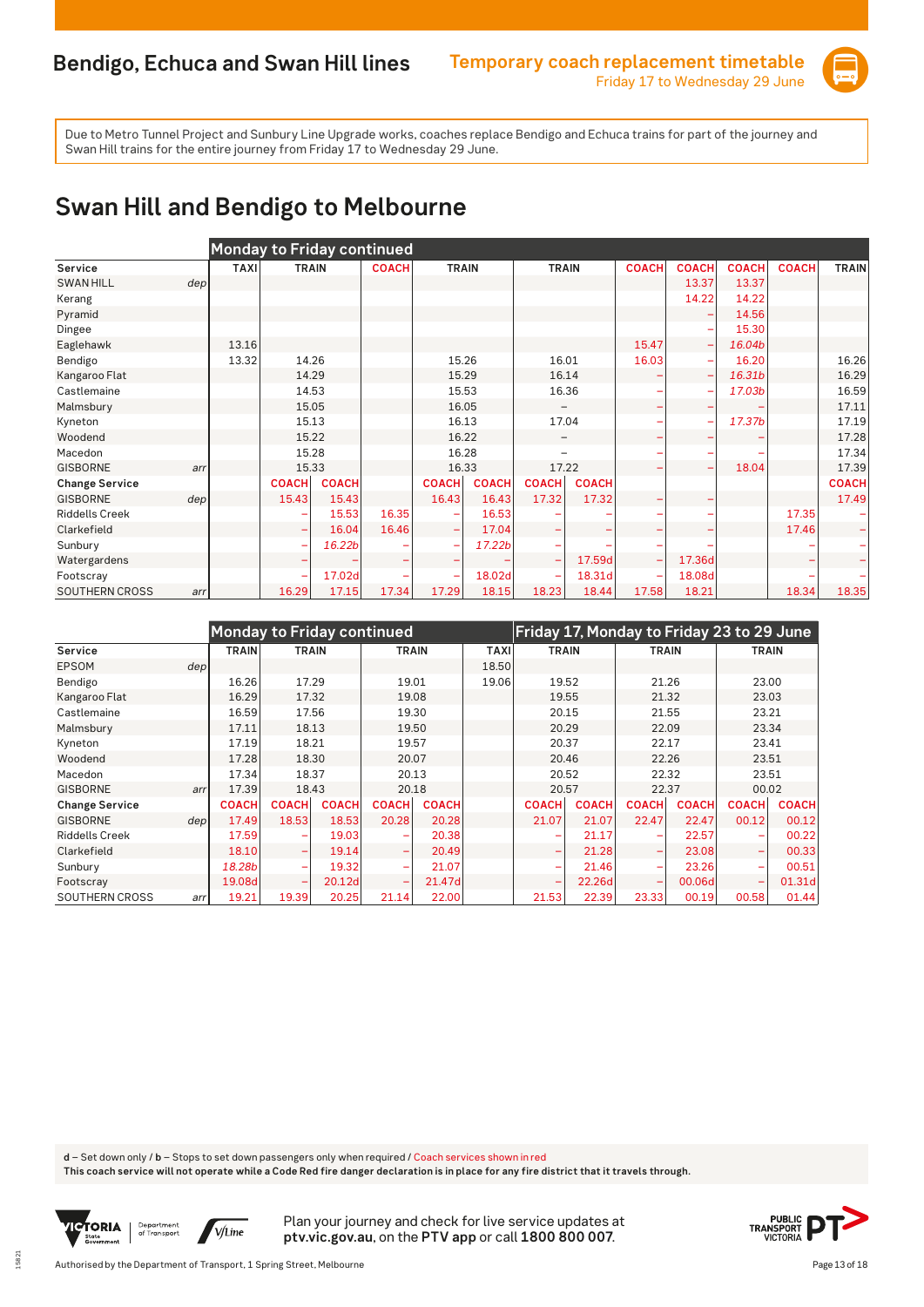

### **Bendigo to Melbourne**

| Monday 20 to Wednesday 22 June |      |              |              |              |              |                    |              |              |  |  |  |
|--------------------------------|------|--------------|--------------|--------------|--------------|--------------------|--------------|--------------|--|--|--|
| Service                        |      | <b>COACH</b> | <b>COACH</b> | <b>COACH</b> | <b>COACH</b> | <b>COACH</b>       | <b>COACH</b> | <b>COACH</b> |  |  |  |
| <b>BENDIGO</b>                 | depl |              |              | 19.52        |              | 21.26              |              | 23.00        |  |  |  |
| Kangaroo Flat                  |      |              |              | 20.03        |              | 21.37              |              | 23.11        |  |  |  |
| Castlemaine                    |      |              | 20.15        | 20.35b       |              | 22.09              |              | 23.43        |  |  |  |
| Malmsbury                      |      |              | 20.44        | 21.04b       |              | 22.38              |              | 00.12        |  |  |  |
| Kyneton                        |      |              | 21.00        | 21.20b       | 22.10        | 22.54b             | 23.41        | 00.28b       |  |  |  |
| Woodend                        |      |              | 21.18        | 21.38b       | 22.28        | 23.12 <sub>b</sub> | 23.59        | 00.46b       |  |  |  |
| Macedon                        |      | 20.52        | 21.30b       | 21.50b       | 22.40        | 23.24b             | 00.11        | 00.58b       |  |  |  |
| Gisborne                       |      | 21.01        | 21.39b       | 21.59b       | 22.49        | 23.33b             | 00.20        | 01.07b       |  |  |  |
| <b>Riddells Creek</b>          |      | 21.11        | 21.49b       | 22.09b       | 22.59        | 23.43b             | 00.30        | 01.17b       |  |  |  |
| Clarkefield                    |      | 21.22        | 22.00b       | 22.20b       | 23.10        | 23.54b             | 00.41        | 01.28b       |  |  |  |
| Sunbury                        |      | 21.40        | 22.18b       | 22.38b       | 23.28        | 00.12b             | 00.59        | 01.46b       |  |  |  |
| Footscray                      |      | 22.20d       | 22.58d       | 23.18d       | 00.08d       | 00.52d             | 01.39d       | 02.26d       |  |  |  |
| <b>SOUTHERN CROSS</b>          | arr  | 22.33        | 23.11        | 23.31        | 00.21        | 01.05              | 01.52        | 02.39        |  |  |  |

**d** – Set down only / **b** – Stops to set down passengers only when required / Coach services shown in red **This coach service will not operate while a Code Red fire danger declaration is in place for any fire district that it travels through.**



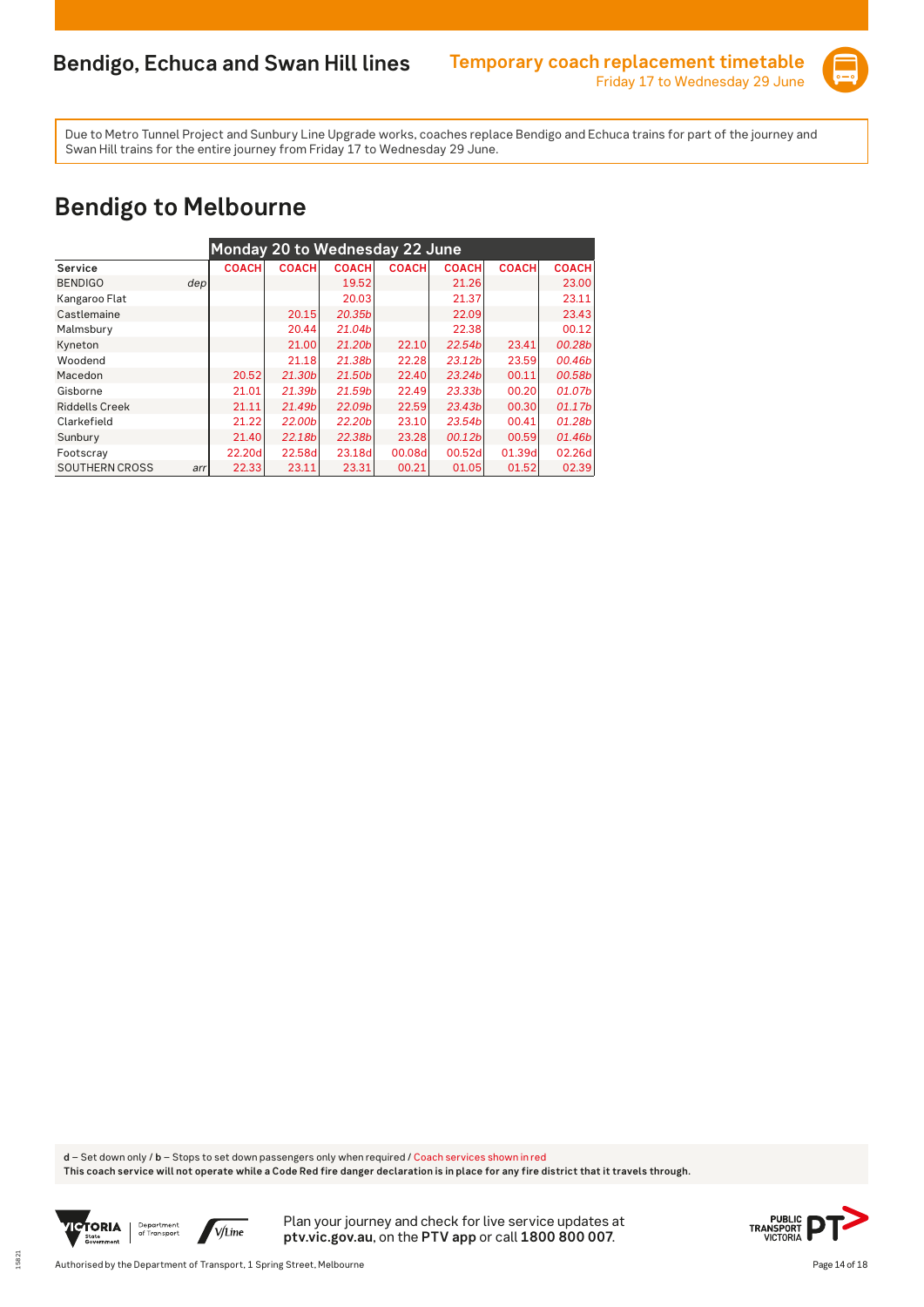

# **Swan Hill, Echuca and Bendigo to Melbourne**

|                       |     | Saturday 18 & 25 June |              |              |              |              |              |              |              |              |              |              |              |
|-----------------------|-----|-----------------------|--------------|--------------|--------------|--------------|--------------|--------------|--------------|--------------|--------------|--------------|--------------|
| Service               |     | <b>TRAIN</b>          |              | <b>COACH</b> | <b>TRAIN</b> |              | <b>COACH</b> | <b>TRAIN</b> |              | <b>TRAIN</b> |              | <b>COACH</b> | <b>COACH</b> |
| <b>SWAN HILL</b>      | dep |                       |              |              |              |              |              |              |              |              |              |              | 06.56        |
| Kerang                |     |                       |              |              |              |              |              |              |              |              |              |              | 07.41        |
| Eaglehawk             |     |                       |              |              |              |              |              |              |              |              |              | 09.06        |              |
| Echuca                |     |                       |              |              |              |              |              | 07.15        |              |              |              |              |              |
| Rochester             |     |                       |              |              |              |              |              | 07.38        |              |              |              |              |              |
| Elmore                |     |                       |              |              |              |              |              | 07.53        |              |              |              |              |              |
| Goornong              |     |                       |              |              |              |              |              | 08.07        |              |              |              |              |              |
| Epsom                 |     |                       |              |              |              |              |              | 08.26        |              |              |              |              |              |
| Bendigo               |     | 05.51                 |              |              | 07.28        |              |              | 08.47        |              | 09.20        |              | 09.22        |              |
| Kangaroo Flat         |     | 05.54                 |              |              | 07.31        |              |              | 08.50        |              | 09.24        |              |              |              |
| Castlemaine           |     | 06.12                 |              |              | 07.49        |              |              | 09.08        |              | 09.48        |              |              |              |
| Malmsbury             |     | 06.26                 |              |              | 08.03        |              |              | 09.20        |              |              |              |              |              |
| Kyneton               |     | 06.34                 |              |              | 08.11        |              |              | 09.28        |              | 10.12        |              |              |              |
| Woodend               |     | 06.43                 |              |              | 08.20        |              |              | 09.38        |              | 10.22        |              |              |              |
| Macedon               |     | 06.49                 |              |              | 08.26        |              |              | 09.44        |              |              |              |              |              |
| <b>GISBORNE</b>       | arr | 06.53                 |              |              | 08.32        |              |              | 09.49        |              | 10.33        |              |              |              |
| <b>Change Service</b> |     | <b>COACH</b>          | <b>COACH</b> |              | <b>COACH</b> | <b>COACH</b> |              | <b>COACH</b> | <b>COACH</b> | <b>COACH</b> | <b>COACH</b> |              |              |
| <b>GISBORNE</b>       | dep | 07.03                 | 07.03        |              | 08.42        | 08.42        |              | 09.59        | 09.59        | 10.43        | 10.43        |              |              |
| <b>Riddells Creek</b> |     |                       | 07.13        | 08.35        |              | 08.52        | 09.54        |              | 10.09        |              |              |              |              |
| Clarkefield           |     | -                     | 07.24        | 08.46        |              | 09.03        | 10.05        | -            | 10.20        |              |              |              |              |
| Sunbury               |     | ۰                     | 07.42        |              |              | 09.21        | 10.23        |              | 10.38        |              |              |              |              |
| Watergardens          |     |                       |              |              |              |              |              |              |              | ۰            | 11.10d       | 11.05d       | 10.44d       |
| Footscray             |     | ۰                     | 08.22d       |              |              | 10.01d       |              |              | 11.18d       | -            | 11.42d       | 11.37d       | 11.16d       |
| SOUTHERN CROSS        | arr | 07.49                 | 08.35        | 09.34        | 09.28        | 10.14        | 10.58        | 10.45        | 11.31        | 11.29        | 11.55        | 11.50        | 11.29        |

|                       |     |              | Saturday 18 & 25 June continued |              |                          |              |              |              |              |              |              |              |              |
|-----------------------|-----|--------------|---------------------------------|--------------|--------------------------|--------------|--------------|--------------|--------------|--------------|--------------|--------------|--------------|
| Service               |     | <b>COACH</b> | <b>TRAIN</b>                    |              | <b>TRAIN</b>             |              | <b>TRAIN</b> |              | <b>TRAIN</b> |              | <b>TRAIN</b> |              | <b>TRAIN</b> |
| <b>SWAN HILL</b>      | dep | 06.56        |                                 |              |                          |              |              |              |              |              |              |              |              |
| Kerang                |     | 07.41        |                                 |              |                          |              |              |              |              |              |              |              |              |
| Pyramid               |     | 08.15        |                                 |              |                          |              |              |              |              |              |              |              |              |
| Dingee                |     | 08.49        |                                 |              |                          |              |              |              |              |              |              |              |              |
| Eaglehawk             |     | 09.23b       |                                 |              |                          |              |              |              |              |              |              |              |              |
| Bendigo               |     | 09.39        | 10.26                           |              | 11.26                    |              | 12.26        |              | 13.26        |              | 14.26        |              | 15.26        |
| Kangaroo Flat         |     | 09.50b       | 10.29                           |              | 11.30                    |              | 12.29        |              | 13.29        |              | 14.29        |              | 15.29        |
| Castlemaine           |     | 10.22b       | 10.49                           |              | 11.50                    |              | 12.49        |              | 13.49        |              | 14.49        |              | 15.49        |
| Malmsbury             |     |              | 11.01                           |              | 12.04                    |              | 13.01        |              | 14.01        |              | 15.01        |              | 16.01        |
| Kyneton               |     | 10.56b       | 11.09                           |              | 12.12                    |              | 13.09        |              | 14.09        |              | 15.09        |              | 16.09        |
| Woodend               |     | 11.14b       | 11.18                           |              | 12.19                    |              | 13.18        |              | 14.18        |              | 15.18        |              | 16.18        |
| Macedon               |     |              | 11.24                           |              | 12.25                    |              | 13.24        |              | 14.24        |              | 15.24        |              | 16.24        |
| <b>GISBORNE</b>       | arr | 11.30        | 11.29                           |              | 12.29                    |              | 13.29        |              | 14.29        |              | 15.29        |              | 16.29        |
| <b>Change Service</b> |     |              | <b>COACH</b>                    | <b>COACH</b> | <b>COACH</b>             | <b>COACH</b> | <b>COACH</b> | <b>COACH</b> | <b>COACH</b> | <b>COACH</b> | <b>COACH</b> | <b>COACH</b> | <b>COACH</b> |
| <b>GISBORNE</b>       | dep |              | 11.46                           | 11.46        | 12.40                    | 12.40        | 13.39        | 13.39        | 14.39        | 14.39        | 15.39        | 15.39        | 16.39        |
| <b>Riddells Creek</b> |     |              |                                 | 11.56        |                          | 12.50        |              | 13.49        |              | 14.49        |              | 15.49        |              |
| Clarkefield           |     |              | ۰                               | 12.07        | ۰                        | 13.01        |              | 14.00        |              | 15.00        |              | 16.00        |              |
| Sunbury               |     |              | ۰                               | 12.25        | $\overline{\phantom{a}}$ | 13.19        |              | 14.18        |              | 15.18        |              | 16.18        |              |
| Footscray             |     |              |                                 | 13.05d       |                          | 13.59d       |              | 14.58d       |              | 15.58d       |              | 16.58d       |              |
| SOUTHERN CROSS        | arr |              | 12.32                           | 13.18        | 13.26                    | 14.12        | 14.25        | 15.11        | 15.25        | 16.11        | 16.25        | 17.11        | 17.25        |

**d** – Set down only / **b** – Stops to set down passengers only when required / Coach services shown in red

**This coach service will not operate while a Code Red fire danger declaration is in place for any fire district that it travels through.**



15821

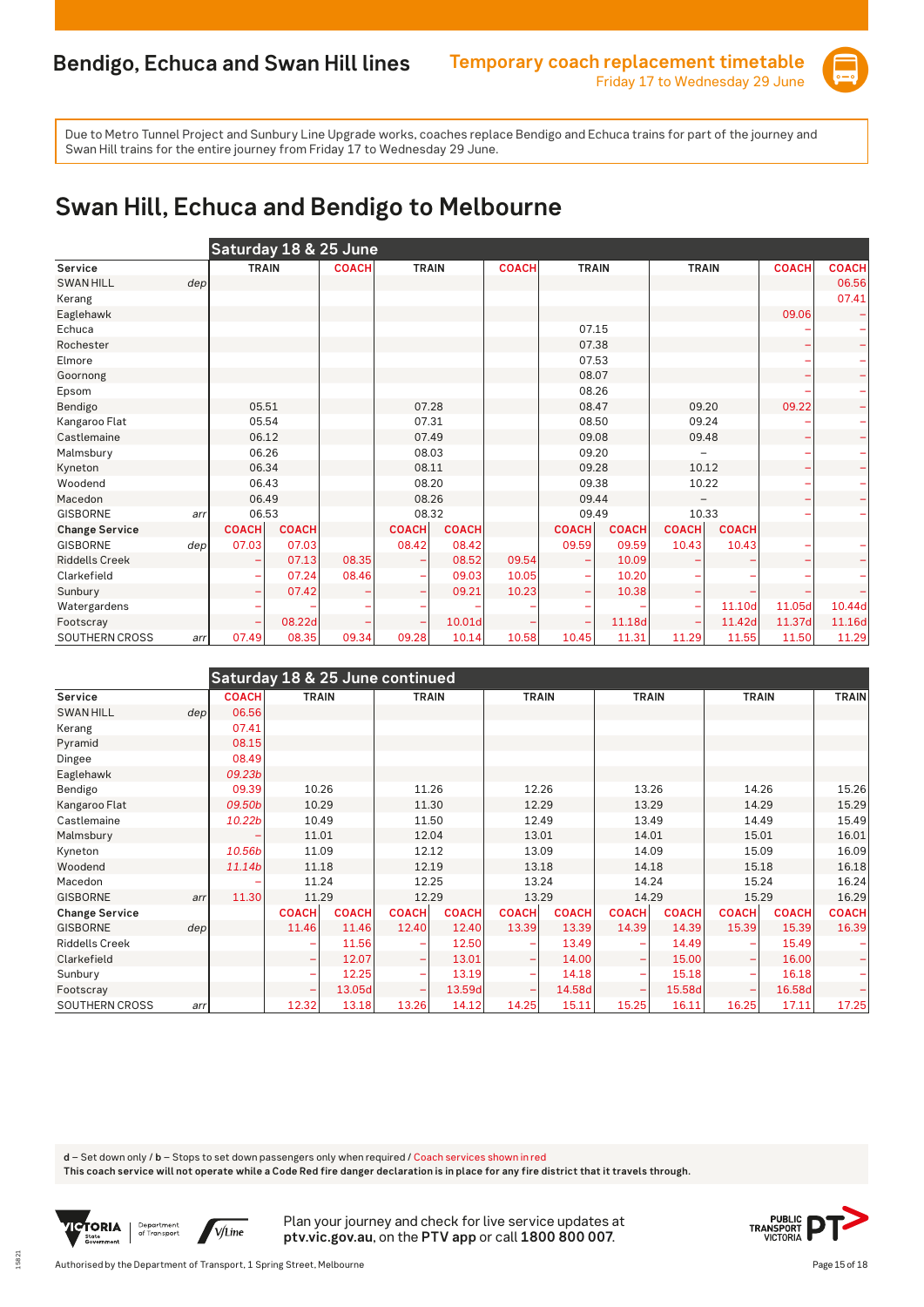

# **Swan Hill, Echuca and Bendigo to Melbourne**

|                       |     |              |              | Saturday 18 & 25 June continued |              |              |              |              |              |              |              |              |              |
|-----------------------|-----|--------------|--------------|---------------------------------|--------------|--------------|--------------|--------------|--------------|--------------|--------------|--------------|--------------|
| Service               |     | <b>TRAIN</b> | <b>COACH</b> | <b>TRAIN</b>                    |              | <b>COACH</b> | <b>COACH</b> | <b>TRAIN</b> |              | <b>TRAIN</b> |              | <b>TRAIN</b> |              |
| <b>SWAN HILL</b>      | dep |              |              |                                 |              | 13.37        | 13.37        |              |              |              |              |              |              |
| Kerang                |     |              |              |                                 |              | 14.22        | 14.22        |              |              |              |              |              |              |
| Pyramid               |     |              |              |                                 |              |              | 14.56        |              |              |              |              |              |              |
| Dingee                |     |              |              |                                 |              |              | 15.30        |              |              |              |              |              |              |
| Eaglehawk             |     |              | 15.47        |                                 |              | -            | 16.04b       |              |              |              |              |              |              |
| Echuca                |     |              |              |                                 |              |              |              | 15.54        |              |              |              |              |              |
| Rochester             |     |              |              |                                 |              |              |              | 16.17        |              |              |              |              |              |
| Elmore                |     |              |              |                                 |              |              |              | 16.32        |              |              |              |              |              |
| Goornong              |     |              |              |                                 |              |              |              | 16.46        |              |              |              |              |              |
| Epsom                 |     |              |              |                                 |              |              |              | 17.05        |              |              |              |              |              |
| Bendigo               |     | 15.26        | 16.01        | 16.26                           |              |              | 16.20        | 17.26        |              | 18.29        |              | 20.01        |              |
| Kangaroo Flat         |     | 15.29        | 16.12        | 16.29                           |              | ۰            | 16.31b       | 17.29        |              | 18.32        |              | 20.04        |              |
| Castlemaine           |     | 15.49        |              | 16.49                           |              |              | 17.03b       | 17.49        |              | 18.52        |              | 20.22        |              |
| Malmsbury             |     | 16.01        |              | 17.01                           |              |              |              | 18.01        |              | 19.04        |              | 20.36        |              |
| Kyneton               |     | 16.09        |              | 17.09                           |              | -            | 17.37b       | 18.09        |              | 19.12        |              | 20.44        |              |
| Woodend               |     | 16.18        |              | 17.18                           |              |              | 17.55b       | 18.18        |              | 19.21        |              | 20.53        |              |
| Macedon               |     | 16.24        |              | 17.24                           |              |              |              | 18.24        |              | 19.27        |              | 20.59        |              |
| <b>GISBORNE</b>       | arr | 16.29        |              | 17.29                           |              |              | 18.11        | 18.29        |              | 19.32        |              | 21.03        |              |
| <b>Change Service</b> |     | <b>COACH</b> |              | <b>COACH</b>                    | <b>COACH</b> |              |              | <b>COACH</b> | <b>COACH</b> | <b>COACH</b> | <b>COACH</b> | <b>COACH</b> | <b>COACH</b> |
| <b>GISBORNE</b>       | dep | 16.39        |              | 17.39                           | 17.39        |              |              | 18.39        | 18.39        | 19.42        | 19.42        | 21.13        | 21.13        |
| <b>Riddells Creek</b> |     | 16.49        |              |                                 | 17.49        |              |              |              | 18.49        |              | 19.52        |              | 21.23        |
| Clarkefield           |     | 17.00        |              |                                 | 18.00        |              |              |              | 19.00        |              | 20.03        |              | 21.34        |
| Sunbury               |     | 17.18        |              |                                 | 18.18        |              |              |              | 19.18        |              | 20.21        |              | 21.52        |
| Watergardens          |     |              | 17.44d       |                                 |              | 17.25d       |              |              |              |              |              |              |              |
| Footscray             |     | 17.58d       | 18.16d       |                                 | 18.58d       | 17.57d       |              |              | 19.58d       | -            | 21.01d       |              | 22.32d       |
| SOUTHERN CROSS        | arr | 18.11        | 18.29        | 18.25                           | 19.11        | 18.10        |              | 19.25        | 20.11        | 20.28        | 21.14        | 21.59        | 22.45        |

|                       |     | Sat cont.    |              |
|-----------------------|-----|--------------|--------------|
| Service               |     | <b>TRAIN</b> |              |
| <b>BENDIGO</b>        | dep | 21.40        |              |
| Kangaroo Flat         |     | 21.43        |              |
| Castlemaine           |     | 22.01        |              |
| Malmsbury             |     | 22.14        |              |
| Kyneton               |     | 22.21        |              |
| Woodend               |     | 22.31        |              |
| Macedon               |     | 22.37        |              |
| <b>GISBORNE</b>       | arr | 22.42        |              |
| <b>Change Service</b> |     | <b>COACH</b> | <b>COACH</b> |
| <b>GISBORNE</b>       | dep | 22.52        | 22.52        |
| <b>Riddells Creek</b> |     |              | 23.02        |
| Clarkefield           |     |              | 23.13        |
| Sunbury               |     |              | 23.31        |
| Footscray             |     |              | 00.11d       |
| <b>SOUTHERN CROSS</b> | arr | 23.38        | 00.24        |

**d** – Set down only / **b** – Stops to set down passengers only when required / Coach services shown in red

**This coach service will not operate while a Code Red fire danger declaration is in place for any fire district that it travels through.**



15821

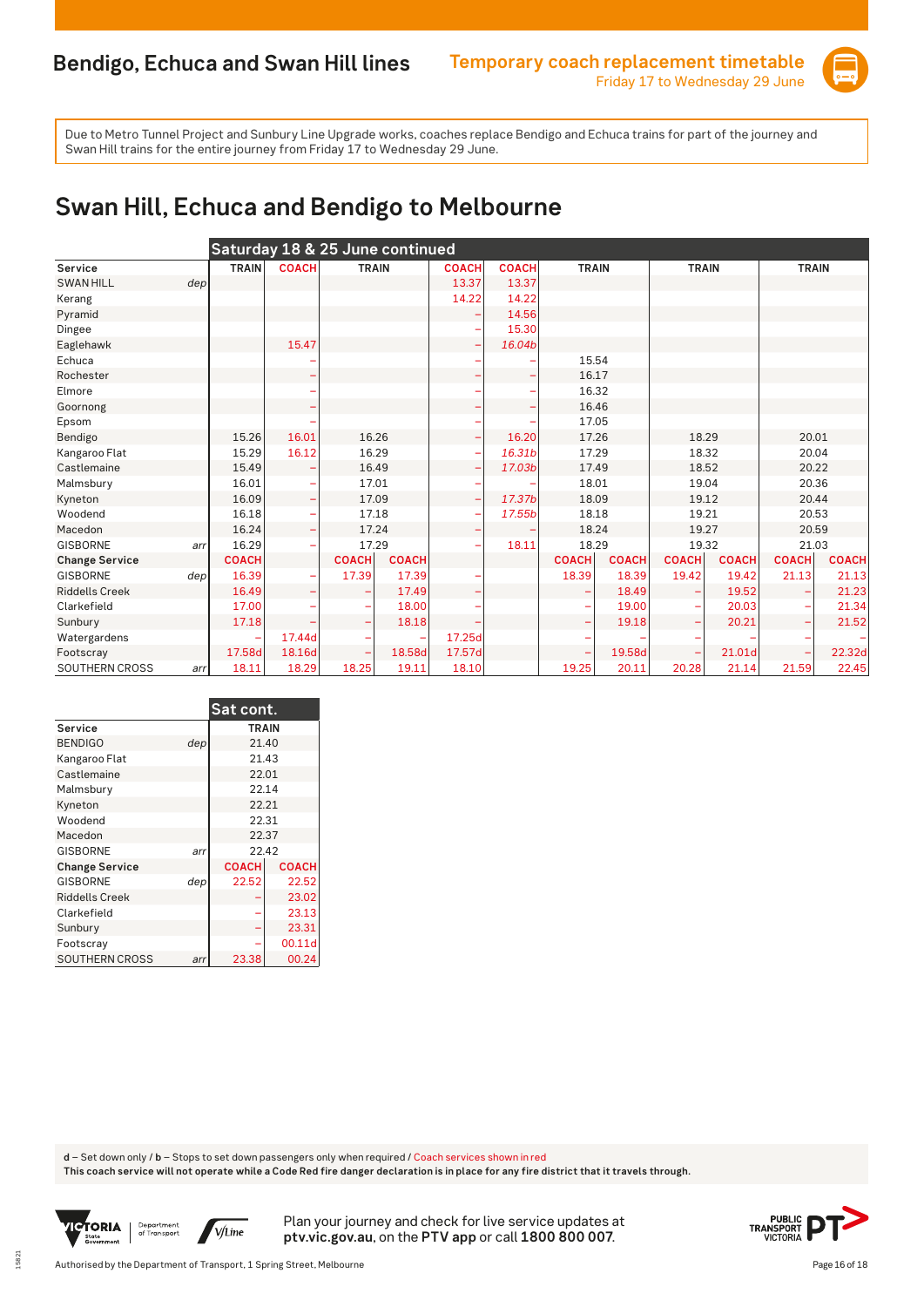

# **Swan Hill, Echuca and Bendigo to Melbourne**

|                       |     | Sunday 19 & 26 June |              |              |              |              |              |              |              |              |              |              |              |
|-----------------------|-----|---------------------|--------------|--------------|--------------|--------------|--------------|--------------|--------------|--------------|--------------|--------------|--------------|
| Service               |     | <b>TRAIN</b>        |              | <b>COACH</b> | <b>TRAIN</b> |              | <b>COACH</b> | <b>TRAIN</b> |              | <b>COACH</b> | <b>COACH</b> | <b>COACH</b> | <b>TRAIN</b> |
| <b>SWAN HILL</b>      | dep |                     |              |              |              |              |              |              |              |              | 06.56        | 06.56        |              |
| Kerang                |     |                     |              |              |              |              |              |              |              |              | 07.41        | 07.41        |              |
| Pyramid               |     |                     |              |              |              |              |              |              |              |              |              | 08.15        |              |
| Dingee                |     |                     |              |              |              |              |              |              |              |              |              | 08.49        |              |
| Eaglehawk             |     |                     |              |              |              |              |              |              |              | 09.06        | ÷            | 09.23b       |              |
| Echuca                |     |                     |              |              |              |              |              |              |              |              |              |              | 08.54        |
| Rochester             |     |                     |              |              |              |              |              |              |              |              | ۰            |              | 09.17        |
| Elmore                |     |                     |              |              |              |              |              |              |              |              |              |              | 09.32        |
| Goornong              |     |                     |              |              |              |              |              |              |              | -            | ۰            | ۰            | 09.46        |
| Epsom                 |     |                     |              |              |              |              |              |              |              |              |              |              | 10.05        |
| Bendigo               |     | 05.51               |              |              | 07.50        |              | 09.20        | 09.20        |              | 09.22        | ÷            | 09.39        | 10.26        |
| Kangaroo Flat         |     | 05.54               |              |              | 07.53        |              |              | 09.24        |              |              | ۰            | 09.50b       | 10.29        |
| Castlemaine           |     | 06.12               |              |              | 08.11        |              |              | 09.48        |              |              | ۳            | 10.22b       | 10.49        |
| Malmsbury             |     | 06.26               |              |              | 08.25        |              |              |              |              |              | ۳            |              | 11.01        |
| Kyneton               |     | 06.34               |              |              | 08.35        |              |              | 10.12        |              |              | -            | 10.56b       | 11.09        |
| Woodend               |     | 06.43               |              |              | 08.42        |              |              | 10.22        |              |              | ۰            | 11.14b       | 11.18        |
| Macedon               |     | 06.49               |              |              | 08.48        |              |              |              |              | -            | -            |              | 11.24        |
| <b>GISBORNE</b>       | arr | 06.53               |              |              | 08.52        |              |              | 10.33        |              |              | ۳            | 11.30        | 11.29        |
| <b>Change Service</b> |     | <b>COACH</b>        | <b>COACH</b> |              | <b>COACH</b> | <b>COACH</b> |              | <b>COACH</b> | <b>COACH</b> |              |              |              | <b>COACH</b> |
| <b>GISBORNE</b>       | dep | 07.03               | 07.03        |              | 09.02        | 09.02        |              | 10.43        | 10.43        |              |              |              | 11.39        |
| <b>Riddells Creek</b> |     |                     | 07.13        | 08.57        |              | 09.12        |              |              |              |              |              |              |              |
| Clarkefield           |     | -                   | 07.24        | 09.08        |              | 09.23        |              |              |              |              |              |              |              |
| Sunbury               |     | ۰                   | 07.42        |              |              | 09.41        |              |              |              |              |              |              |              |
| Watergardens          |     |                     |              |              |              |              | 11.03d       | ۰            | 11.10d       | ۰            | 10.44d       |              |              |
| Footscray             |     |                     | 08.22d       |              |              | 10.21d       | 11.35d       | -            | 11.42d       | ÷            | 11.16d       |              |              |
| <b>SOUTHERN CROSS</b> | arr | 07.49               | 08.35        | 09.56        | 09.48        | 10.34        | 11.48        | 11.29        | 11.55        | 11.17        | 11.29        |              | 12.25        |

|                       |                  |              | Sunday 19 & 26 June continued |              |                          |              |                          |              |                          |              |                          |              |              |
|-----------------------|------------------|--------------|-------------------------------|--------------|--------------------------|--------------|--------------------------|--------------|--------------------------|--------------|--------------------------|--------------|--------------|
| Service               |                  | <b>TRAIN</b> | <b>TRAIN</b>                  |              | <b>TRAIN</b>             |              | <b>TRAIN</b>             |              | <b>TRAIN</b>             |              | <b>TRAIN</b>             |              | <b>TRAIN</b> |
| <b>ECHUCA</b>         | dep              | 08.54        |                               |              |                          |              |                          |              |                          |              |                          |              |              |
| Rochester             |                  | 09.17        |                               |              |                          |              |                          |              |                          |              |                          |              |              |
| Elmore                |                  | 09.32        |                               |              |                          |              |                          |              |                          |              |                          |              |              |
| Goornong              |                  | 09.46        |                               |              |                          |              |                          |              |                          |              |                          |              |              |
| Epsom                 |                  | 10.05        |                               |              |                          |              |                          |              |                          |              |                          |              |              |
| Bendigo               |                  | 10.26        | 11.26                         |              | 12.26                    |              | 13.26                    |              | 14.26                    |              | 15.26                    |              | 16.26        |
| Kangaroo Flat         |                  | 10.29        | 11.29                         |              | 12.29                    |              | 13.29                    |              | 14.29                    |              | 15.29                    |              | 16.29        |
| Castlemaine           |                  | 10.49        | 11.50                         |              | 12.49                    |              | 13.49                    |              | 14.49                    |              | 15.49                    |              | 16.49        |
| Malmsbury             |                  | 11.01        | 12.02                         |              | 13.01                    |              | 14.01                    |              | 15.01                    |              | 16.01                    |              | 17.01        |
| Kyneton               |                  | 11.09        | 12.10                         |              | 13.09                    |              | 14.09                    |              | 15.09                    |              | 16.09                    |              | 17.09        |
| Woodend               |                  | 11.18        | 12.19                         |              | 13.18                    |              | 14.18                    |              | 15.18                    |              | 16.18                    |              | 17.18        |
| Macedon               |                  | 11.24        | 12.25                         |              | 13.24                    |              | 14.24                    |              | 15.24                    |              | 16.25                    |              | 17.24        |
| <b>GISBORNE</b>       | arr              | 11.29        | 12.30                         |              | 13.29                    |              | 14.29                    |              | 15.29                    |              | 16.29                    |              | 17.29        |
| <b>Change Service</b> |                  | <b>COACH</b> | <b>COACH</b>                  | <b>COACH</b> | <b>COACH</b>             | <b>COACH</b> | <b>COACH</b>             | <b>COACH</b> | <b>COACH</b>             | <b>COACH</b> | <b>COACH</b>             | <b>COACH</b> | <b>COACH</b> |
| <b>GISBORNE</b>       | dep <sub>l</sub> | 11.39        | 12.40                         | 12.40        | 13.39                    | 13.39        | 14.39                    | 14.39        | 15.39                    | 15.39        | 16.39                    | 16.39        | 17.39        |
| <b>Riddells Creek</b> |                  | 11.49        |                               | 12.50        |                          | 13.49        |                          | 14.49        |                          | 15.49        |                          | 16.49        |              |
| Clarkefield           |                  | 12.00        | $\overline{\phantom{0}}$      | 13.01        | $\overline{\phantom{a}}$ | 14.00        | $\overline{\phantom{a}}$ | 15.00        | $\overline{\phantom{a}}$ | 16.00        | $\overline{\phantom{0}}$ | 17.00        |              |
| Sunbury               |                  | 12.18        | ۰                             | 13.19        |                          | 14.18        |                          | 15.18        |                          | 16.18        | -                        | 17.18        |              |
| Footscray             |                  | 12.58d       |                               | 13.59d       |                          | 14.58d       |                          | 15.58d       |                          | 16.58d       | -                        | 17.58d       |              |
| SOUTHERN CROSS        | arr              | 13.11        | 13.26                         | 14.12        | 14.25                    | 15.11        | 15.25                    | 16.11        | 16.25                    | 17.11        | 17.25                    | 18.11        | 18.25        |

**d** – Set down only / **b** – Stops to set down passengers only when required / Coach services shown in red

**This coach service will not operate while a Code Red fire danger declaration is in place for any fire district that it travels through.**



15821